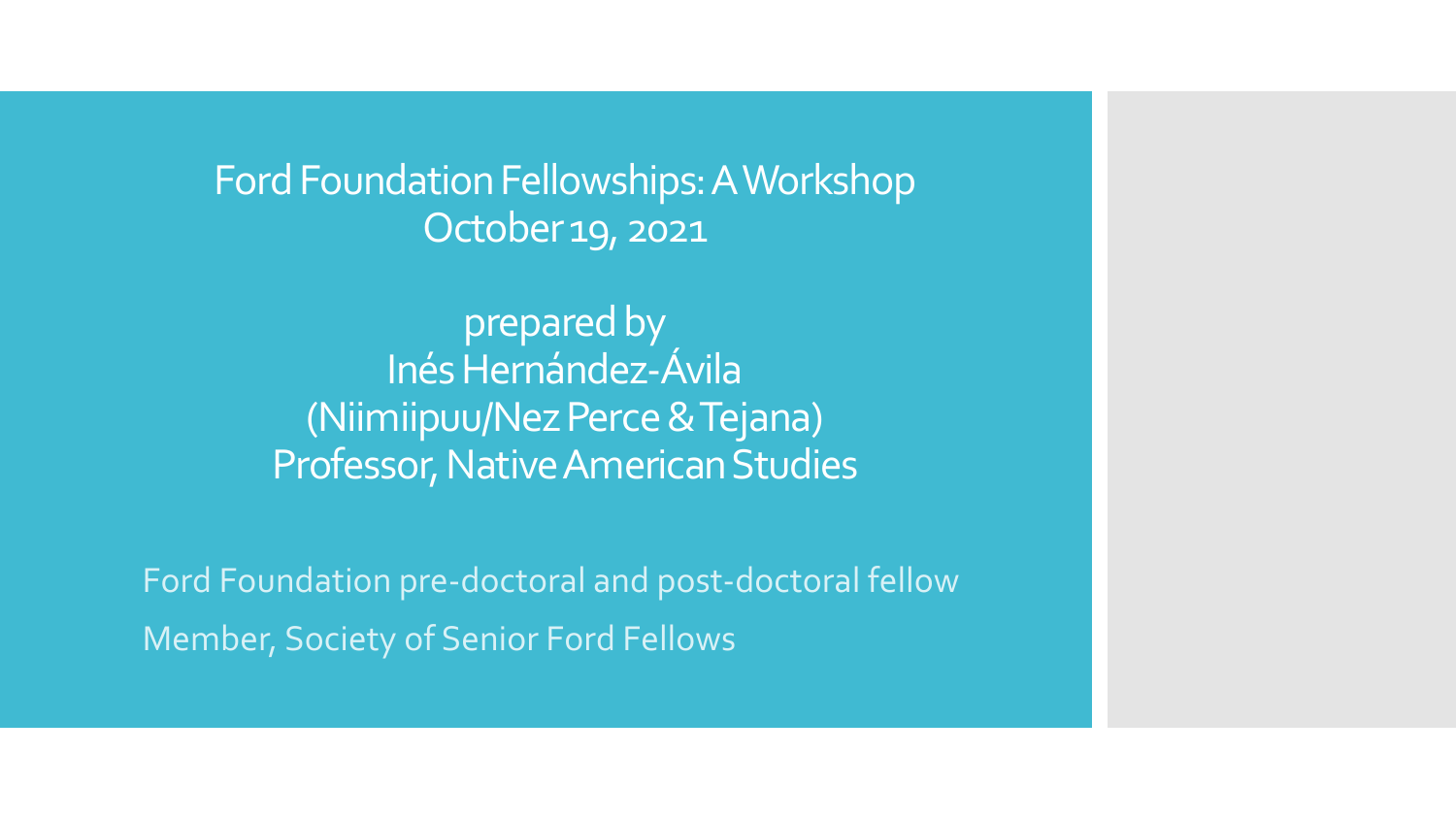Sources for this presentation

- I have included excerpts from the official guidelines for the predoctoral and dissertation fellowships. These guidelines are available on the Ford Foundation Fellowship website.
- When you see "Note:" this is my comment on a particular criteria or aspect of the application.
- $\cdot$  I also use blue to indicate important points, and to highlight my "Notes."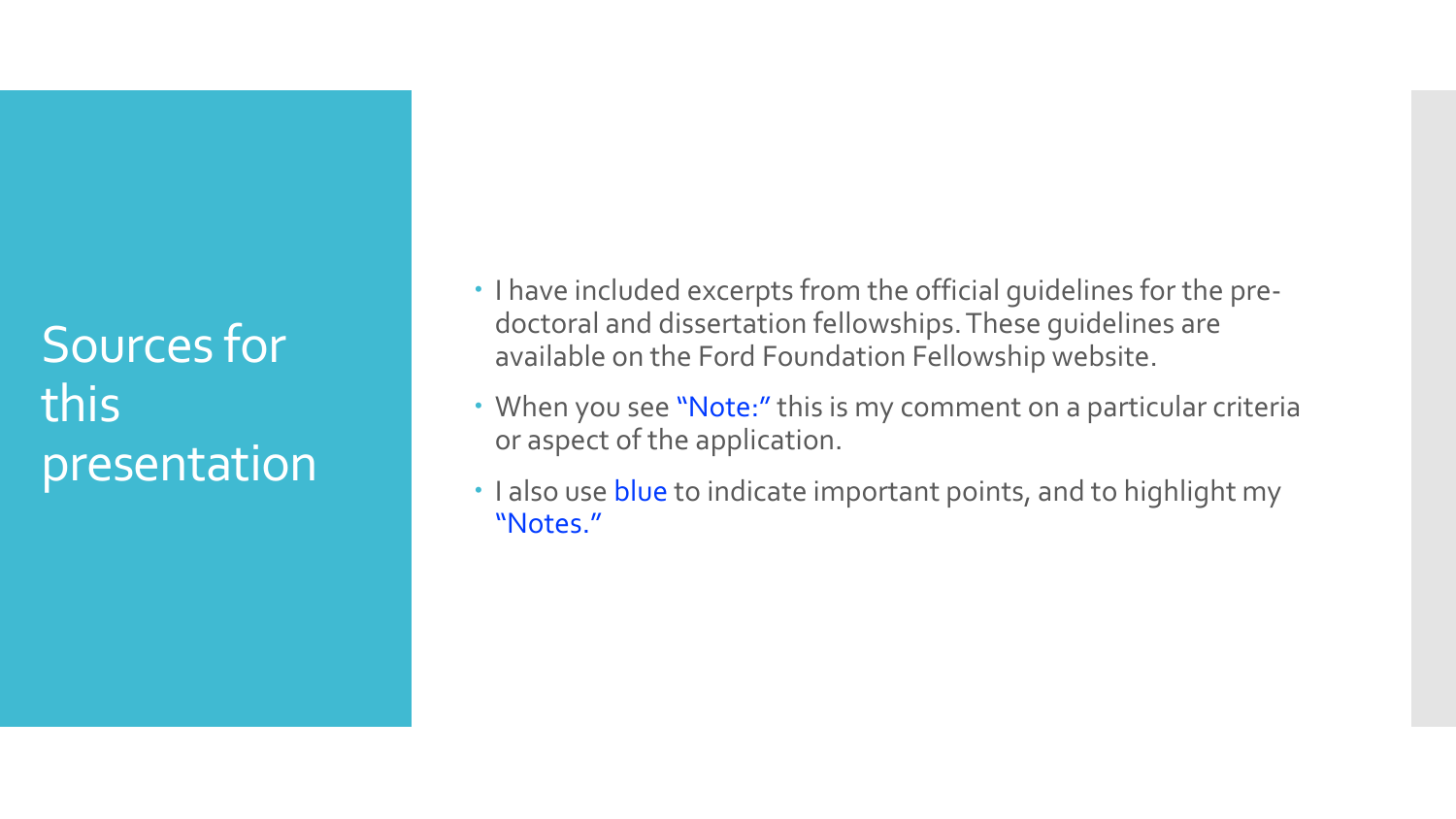Very Important

- Please read the instructions on the Ford Foundation Fellowships website carefully and give yourself time to put your application together:
- [https://sites.nationalacademies.org/PGA/FordFellowships/index.h](https://sites.nationalacademies.org/PGA/FordFellowships/index.htm) tm
- Online application deadline: Dec. 16, 2021
- Announcement of Awards: March 2022 (once the Review Panels have met)
- There are announcements on this Home Page for each of the following:
	- Pre-doctoral Fellowships
	- Dissertation Fellowships
	- Post-doctoral Fellowships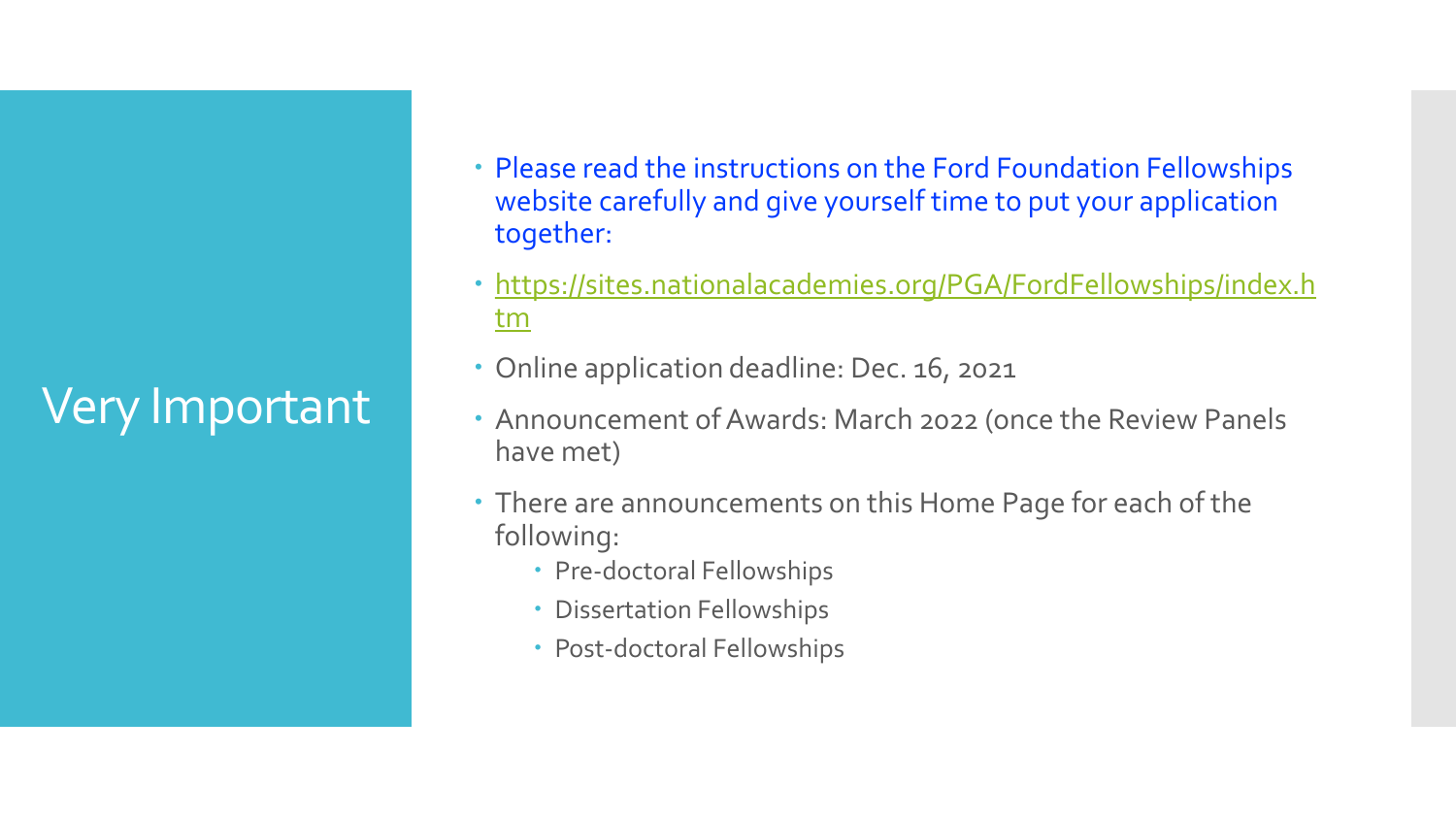# Pre-doctoral **Fellowships**

- Positive Factors for Selection:
- Evidence of superior academic achievement
	- Degree of promise of continuing achievement as scholars and teachers • Capacity to respond in pedagogically productive ways to the learning needs of students from diverse backgrounds
- Note:
	- This particular point can be emphasized in the Personal Statement
	- How have you, or do you address diversity, equity, and inclusion in the classroom—as a TA, or AI, in your graduate program, or in your experience teaching at any level outside the university?
	- How does your pedagogy work to engage students in the understanding of diversity at a deeper level than merely "multi- culturalism"?
- Sustained personal engagement with communities that are underrepresented in the academy and an ability to bring this asset to learning, teaching, and scholarship at the college and university level.
	- Note: Often applicants have experience working with communities from diverse backgrounds outside of academia.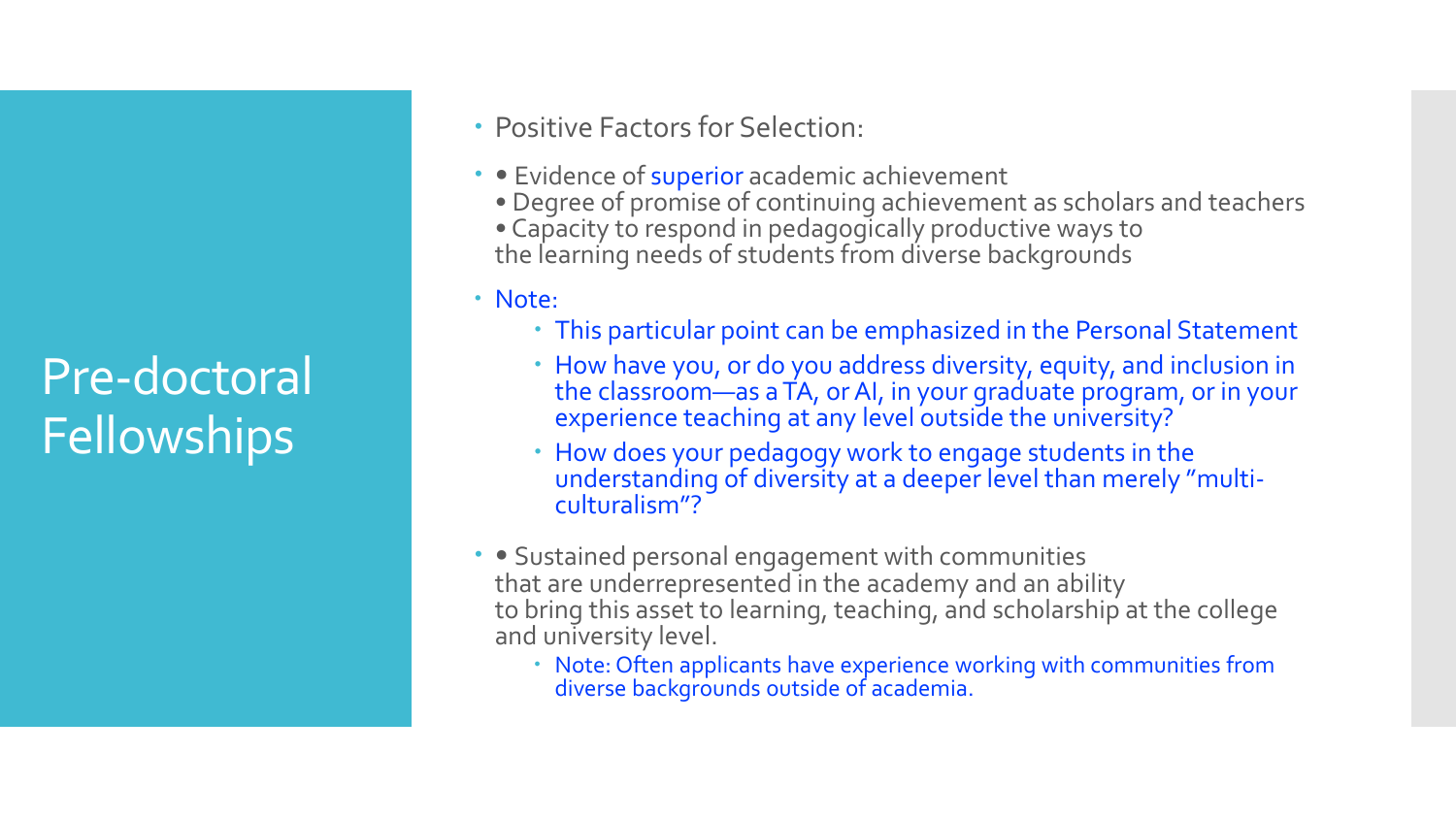# Pre-doctoral **Fellowships**

- Positive Factors for Selection (continued)
- Likelihood of using the diversity of human experience as an educational resource in teaching and scholarship
- Note: The "diversity of human experience" can be interpreted as knowing the contributions to humanity by all peoples, but in particular those peoples who have been considered marginalized, and therefore insignificant. In teaching and scholarship, how do you manifest an understanding of and respect for the multiple facets of difference?
	- Membership in one or more of the following groups whose underrepresentation in the American professoriate has been severe and longstanding:
	- o Alaska Natives (Aleut, Eskimo, or other Indigenous People of Alaska) o Black/African Americans
	- o Mexican Americans/Chicanas/Chicanos
	- o Native American Indians
	- o Native Pacific Islanders (Hawaiian/Polynesian/Micronesian)
- o Puerto Ricans

 $\bullet$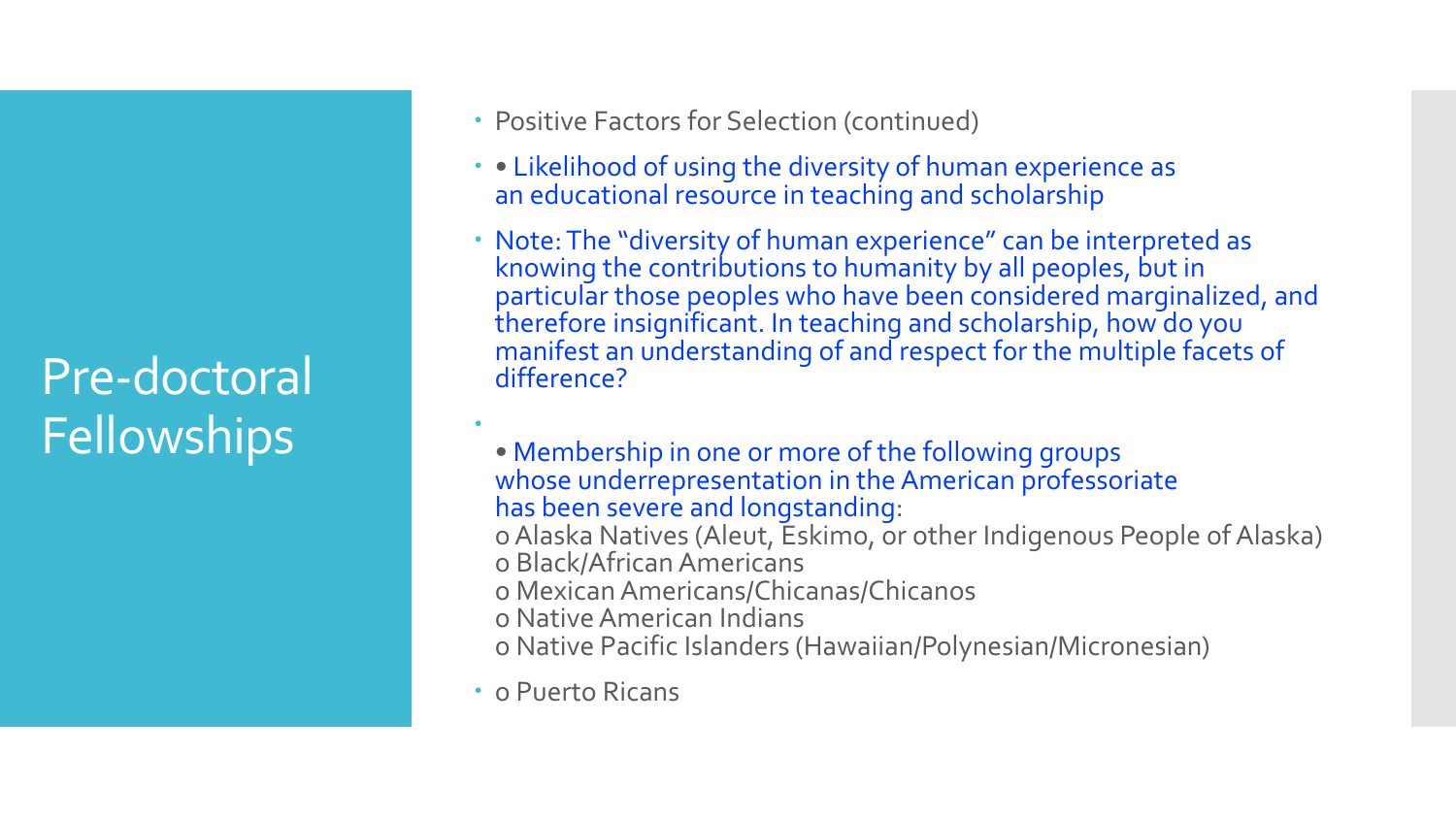# Application **Components**

#### **Profile Information**

 Contact information, demographic information, education history (name, location, enrolled dates, degree received or currently  $\stackrel{\text{\scriptsize{\textsf{p}}}}{\text{\scriptsize{\textsf{u}}}}$ research field for all undergraduate and graduate institutions attended or currently attending as of Fall 2021), employment history, honors, and awards

Education history (including current Ph.D. or Sc.D. institution, if applicable) must be entered here correctly. Entering incomplete or incorrect information may result in missing documents (transcripts and a verification form, if <sup>a</sup>pplicable).

Applicants are encouraged to enter any employment starting from the time period of their undergraduate studies. This may include<br>unpaid work, internships, outreach efforts, or volunteer activities. Note: the above can work to verify what you say in your personal statement.

 *Note: Contact and demographic information is required for submission of the application but will not be shared with application reviewers.*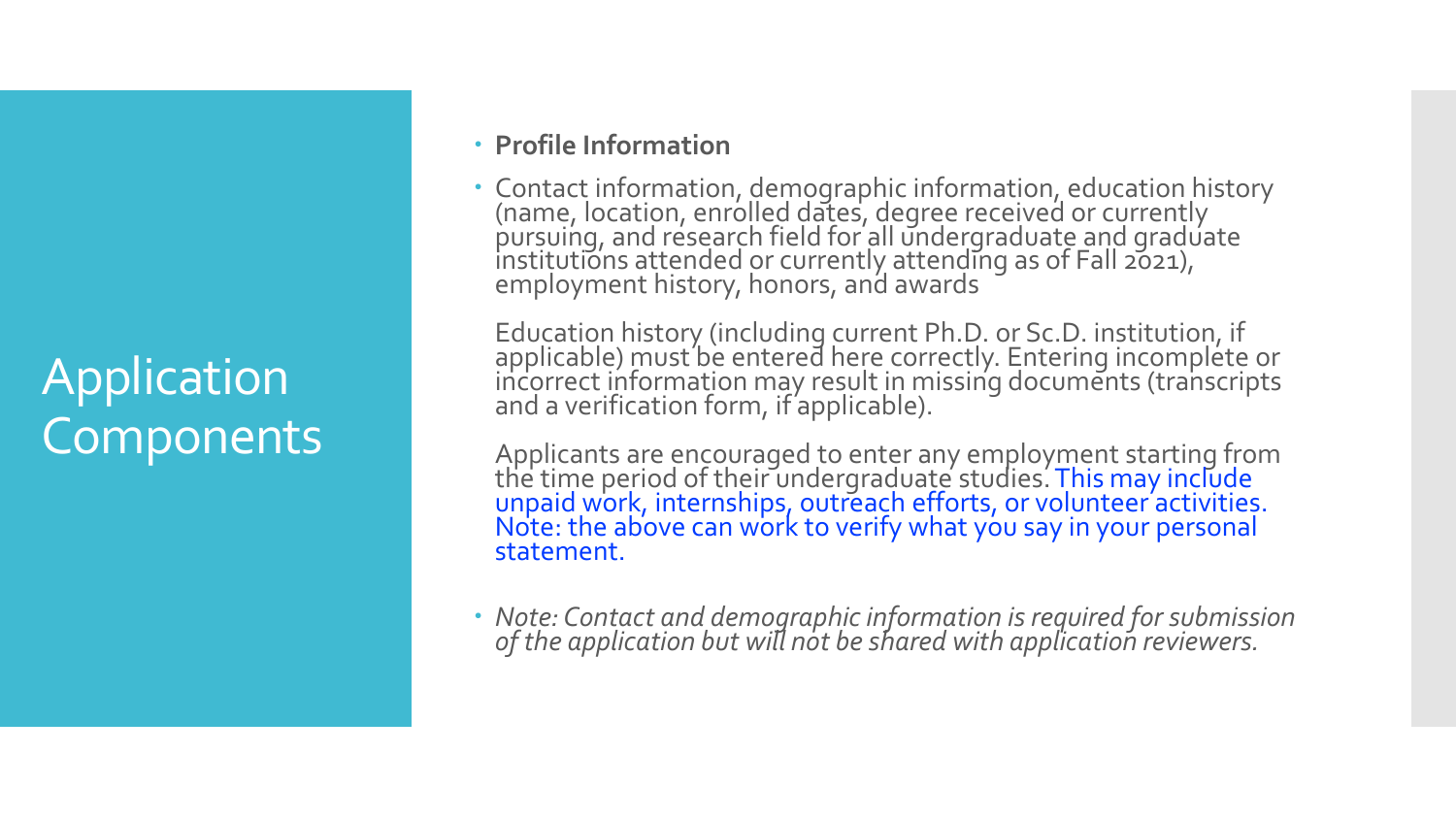# Application **Components**

- **Application Main:**
- **Proposed Plan of Study: Dissertation Title or Proposed Title for Research Project, Proposed Institution, Department,** Adviser/Mentor

For Predoctoral applicants who do not yet have a dissertation title, please enter a tentative title or more general topic of study. This should be a brief phrase describing an area of proposed research; it does not need to be exact or comprehensive of the full plan of the Ph.D. or Sc.D. program.

 Note: In other words, what is it that compels you to do the work you're doing? What are the areas of focus that you will be séeking to weave in your work?

If you are applying to multiple Ph.D. or Sc.D. programs, enter your first choice of Ph.D. or Sc.D. institution. It is not required to list an Adviser/Mentor if you do not have one at the time of application.

**Field of Study:** 

**Primary Field of Study,** Secondary Field(s) of Study. This information is used to match applications to appropriate review panels.

**Keywords: Enter 3-5 keywords, one at a time.** Click Assign new keyword and type the desired keyword in the search field. If your keyword appears, click on it from the list to update your keywords. If your keyword does not appear, click Add to update your keywords.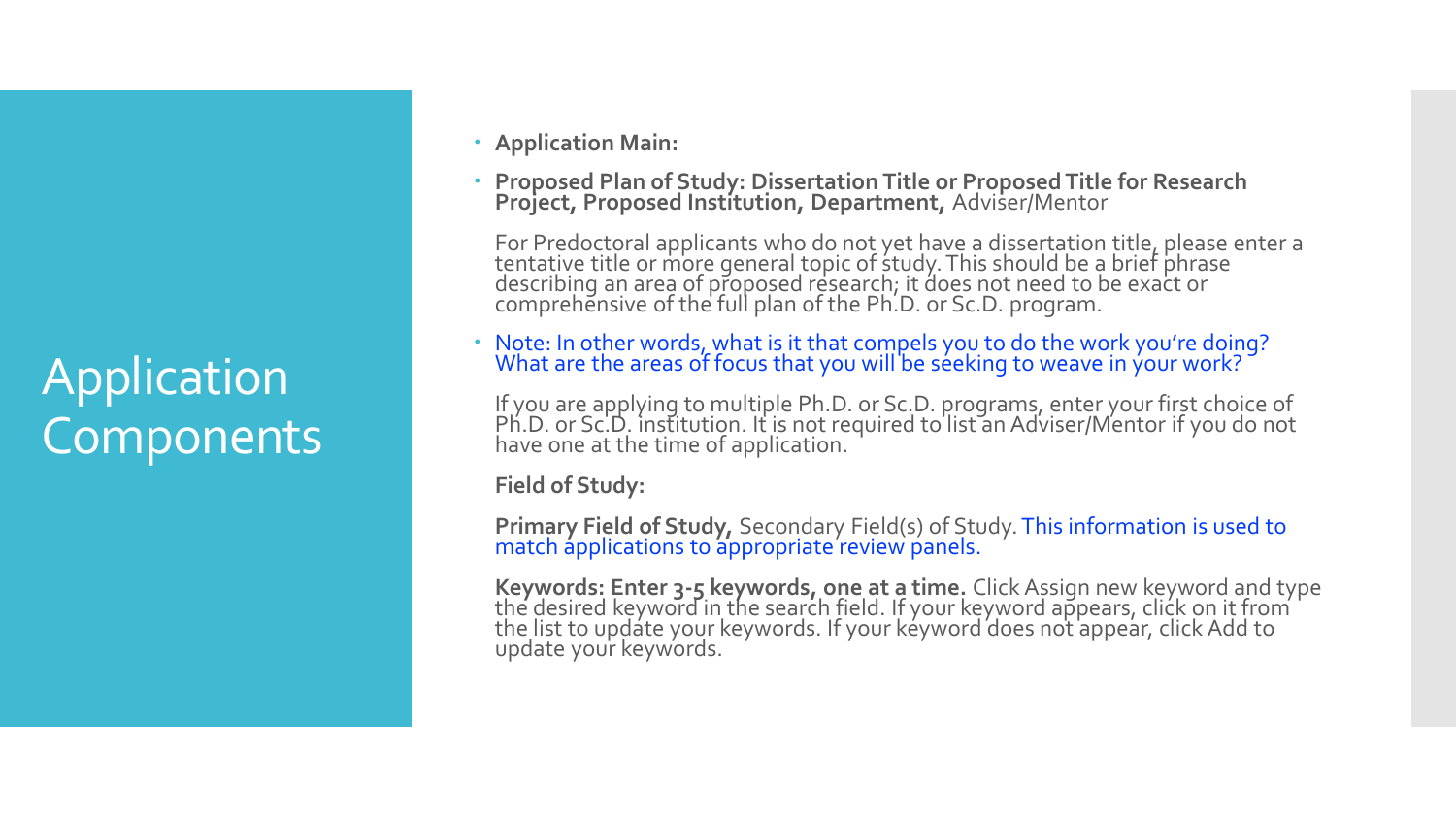Personal Statements: You are introducing yourself to the Review Panelists. This essay is usually the first one the reviewers read.

 • Personal statement describing the applicant's background, experience, and commitment to the goals of the Ford Foundation Fellowship Programs by addressing all of the following that apply:

 $\square$  the applicant's capacity to respond in pedagogically productive ways to the learning needs of students from diverse backgrounds  $\Box$  the applicant's sustained personal engagement with communities that are underrepresented in the academy and ability to bring this asset to learning, teaching, and scholarship at the college or university level □ the applicant's likelihood of using the diversity of human experience as an educational resource in teaching and scholarship  $\Box$  the applicant's membership in one or more of the following groups whose underrepresentation in the American professoriate has been severe and longstanding:

- Alaska Natives (Aleut, Eskimo, or other
- Indigenous People of Alaska)
- Black/African Americans
- Mexican Americans/Chicanas/Chicanos
- Native American Indians
- Native Pacific Islanders (Hawaiian/Polynesian/ Micronesian)
- Puerto Ricans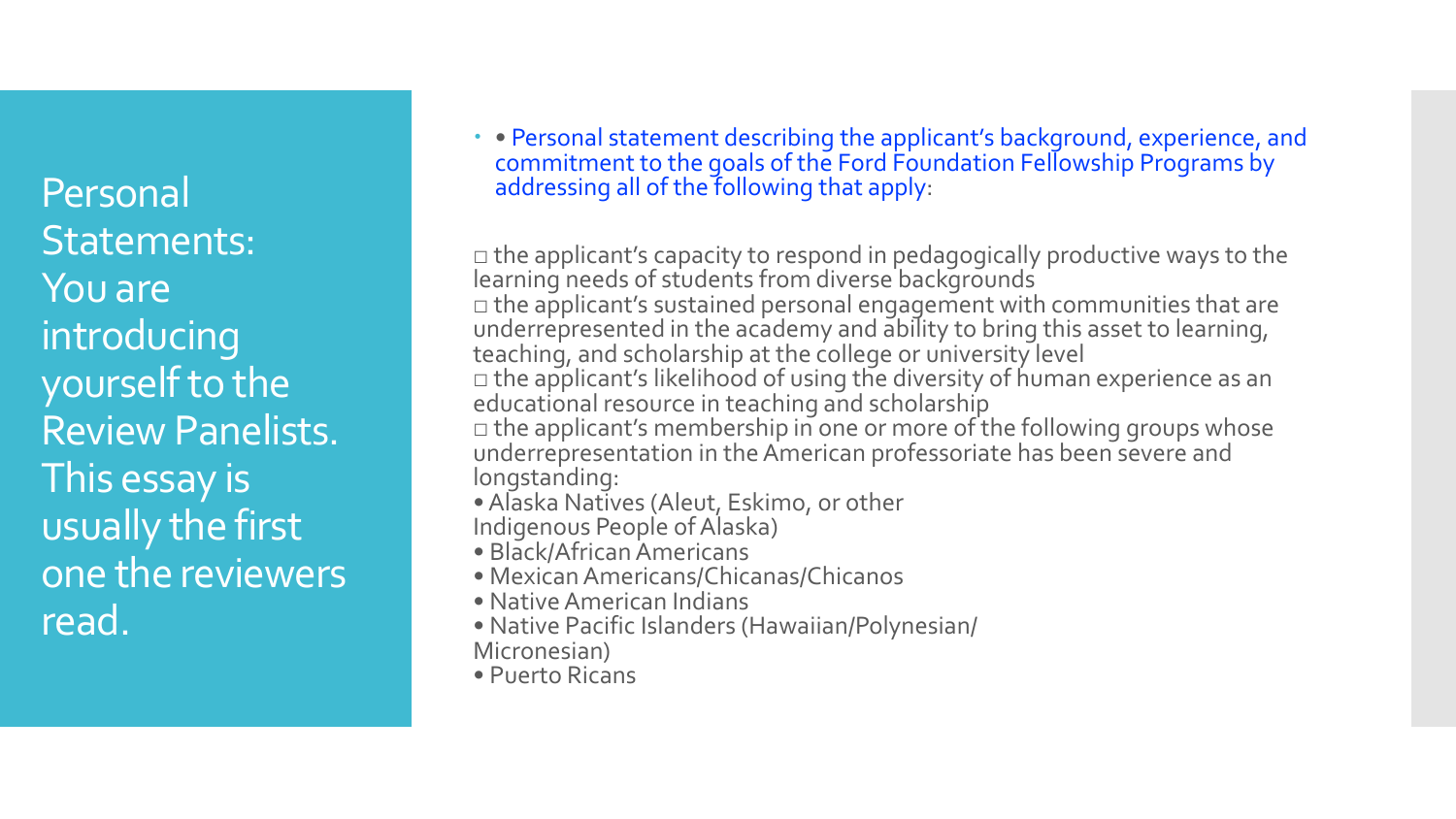Personal Statements, continued

- Applicants should describe their past and ongoing community service efforts such as:
	- Tutoring and mentoring students in challenging environments
	- Participation in housing or public service projects
	- Note: For example, some applicant have devoted time to working in prisons with under-served communities—some have done immigrants' rights work and/or other forms of activism—some have created community reading groups)
	- Leadership and organizational skills that benefit a larger community
		- Campus-based student activities
		- Language teaching
		- Involvement in professional organizations that serve the community
- Applicants should note anything in their background that speaks to their unique perspective:
	- Membership of a group designated by the Ford Foundation Fellowship Programs as currently underrepresented in the American professoriate
	- Membership of another underserved group
	- First person or generation in family to achieve college degree or seek advanced degree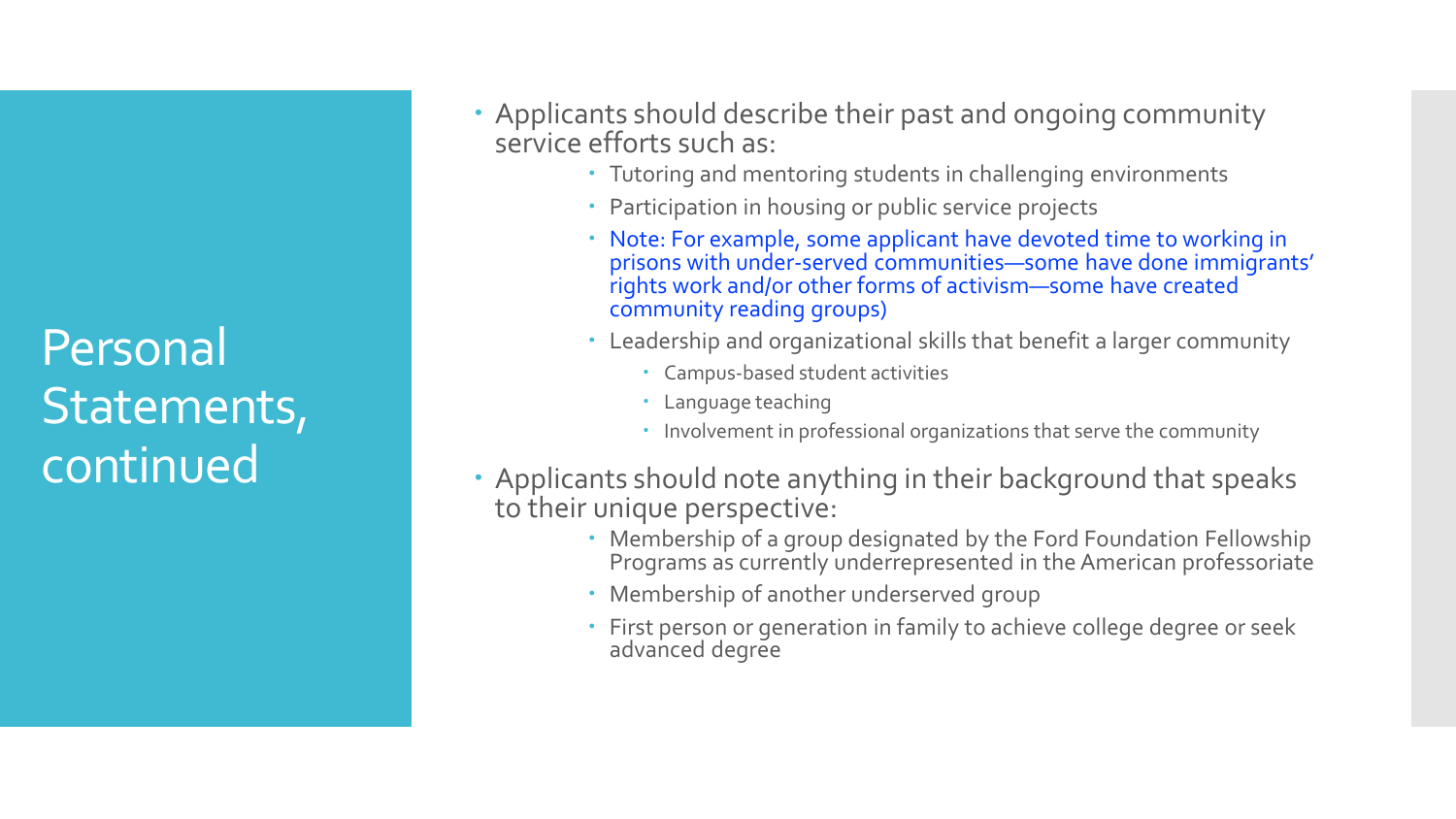Personal Statements, continued

- Applicants may also cite the following:
	- Teaching methods and academic interests that are inclusive and sensitive to diversity
	- Any successes that can be attributed to using new techniques to create an inclusive and respectful teaching and learning environment
	- Personal goals, both long-standing and future-focused, that involve increasing understanding in the college or university setting and are in the broader context
	- Employment that demonstrates a long-standing commitment to diversity and depth of understanding of a multicultural society
	- Efforts to improve access and opportunity for all, particularly in one's local community (neighborhood, place of worship, geographic region)
- Remember, maximum two pages, 12 font, double-spaced.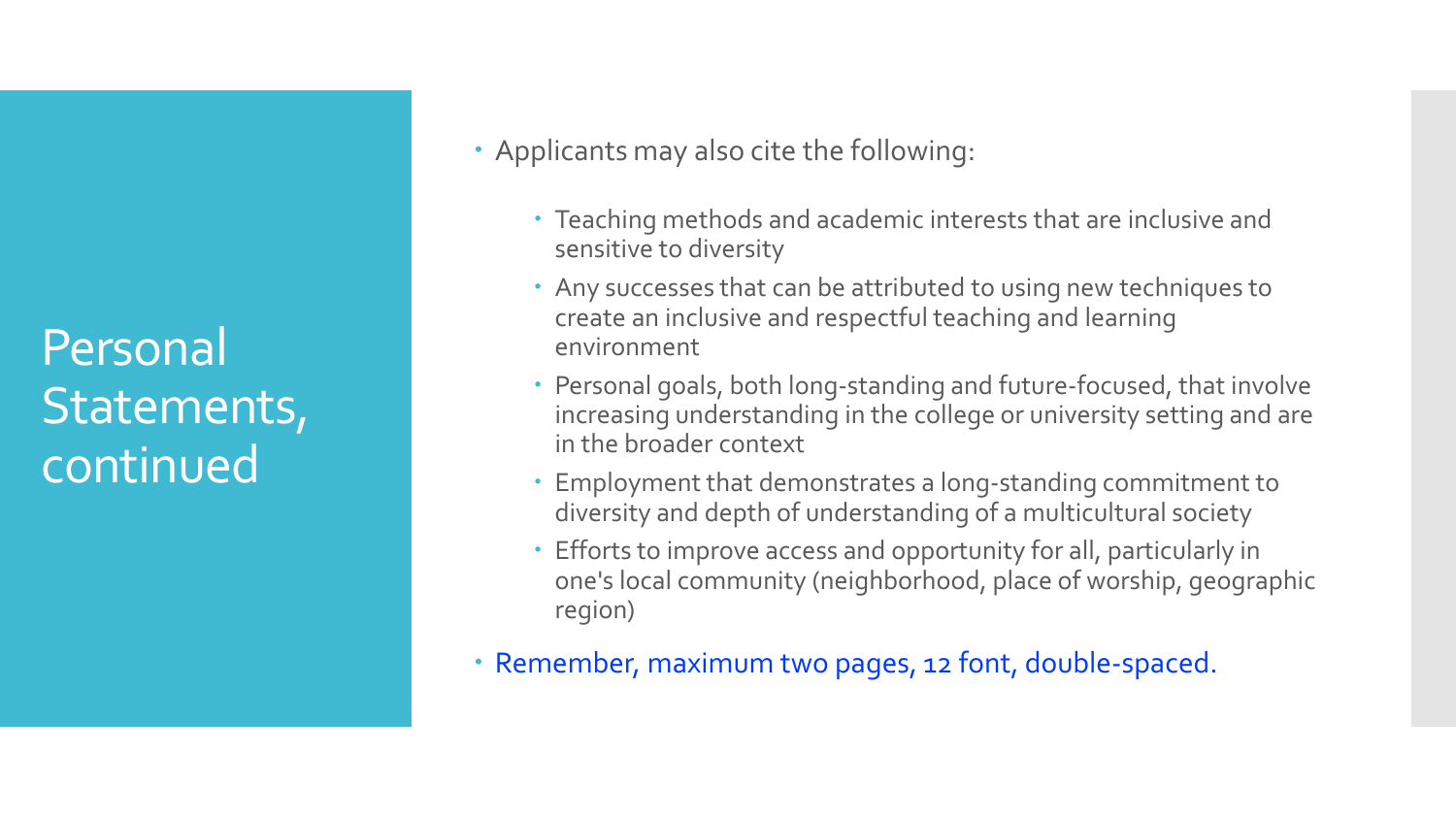How applications are evaluated

- Applications will be evaluated by panels of distinguished scholars selected by the National Academies. The panels will use
- academic records
- essays
- **· letters of recommendation**
- the application itself, and other appropriate materials as the basis for determining the extent to which candidates meet the eligibility requirements and the positive factors for selection.
- the suitability of the proposed institution for the applicant's plan of graduate study and the likelihood that they will require a minimum of three years to complete their Ph.D. or Sc.D. study as of the 2022 fall semester.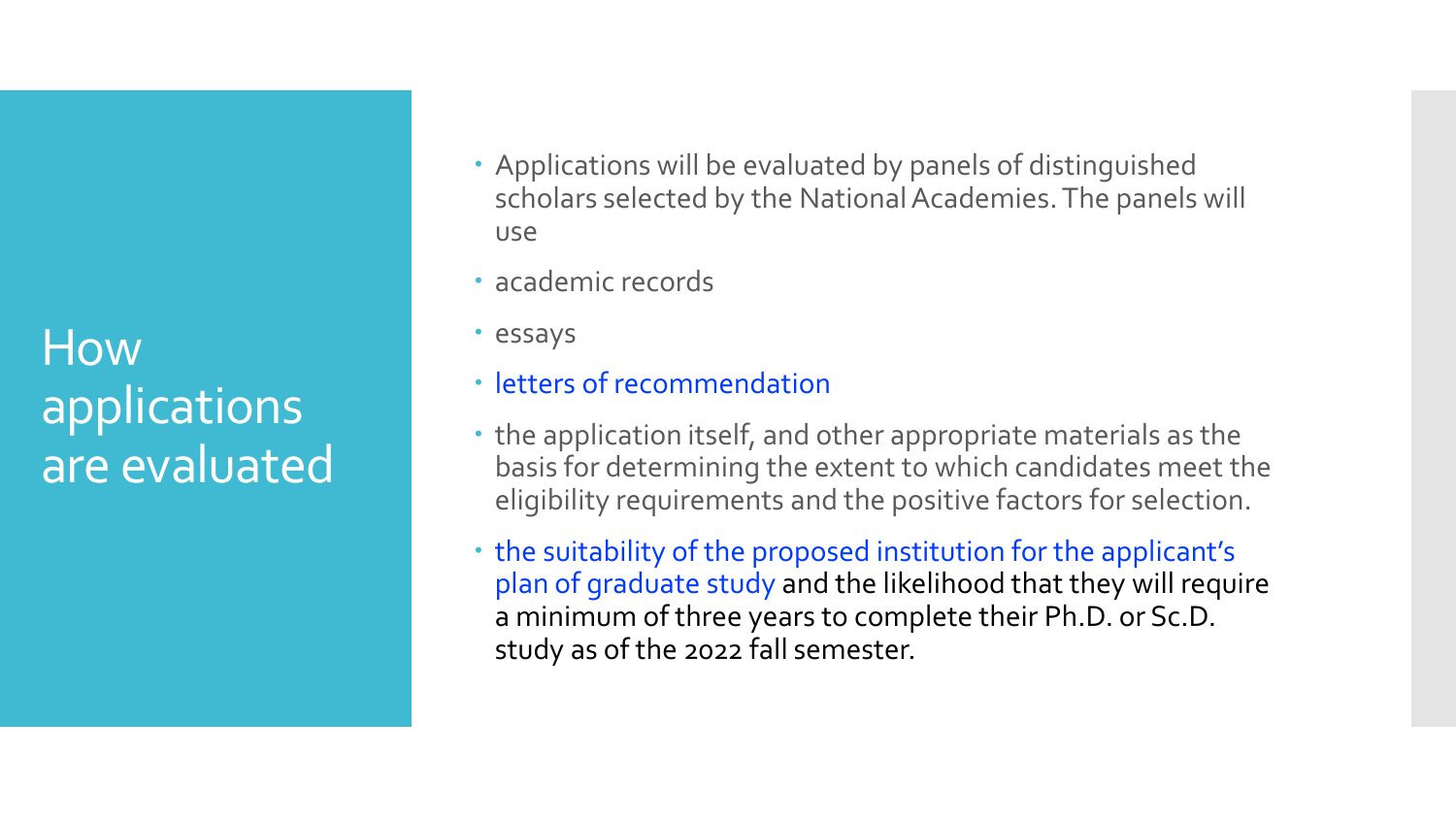Essays

- For the pre-doctoral fellowships:
- Prepare and upload essay documents. Essays must be the applicant's original work.
- Get feedback from advisers, mentors, and colleagues.
- Carefully proofread all documents.
- Avoid technical jargon.
- Also, stay within the page/font/spacing criteria.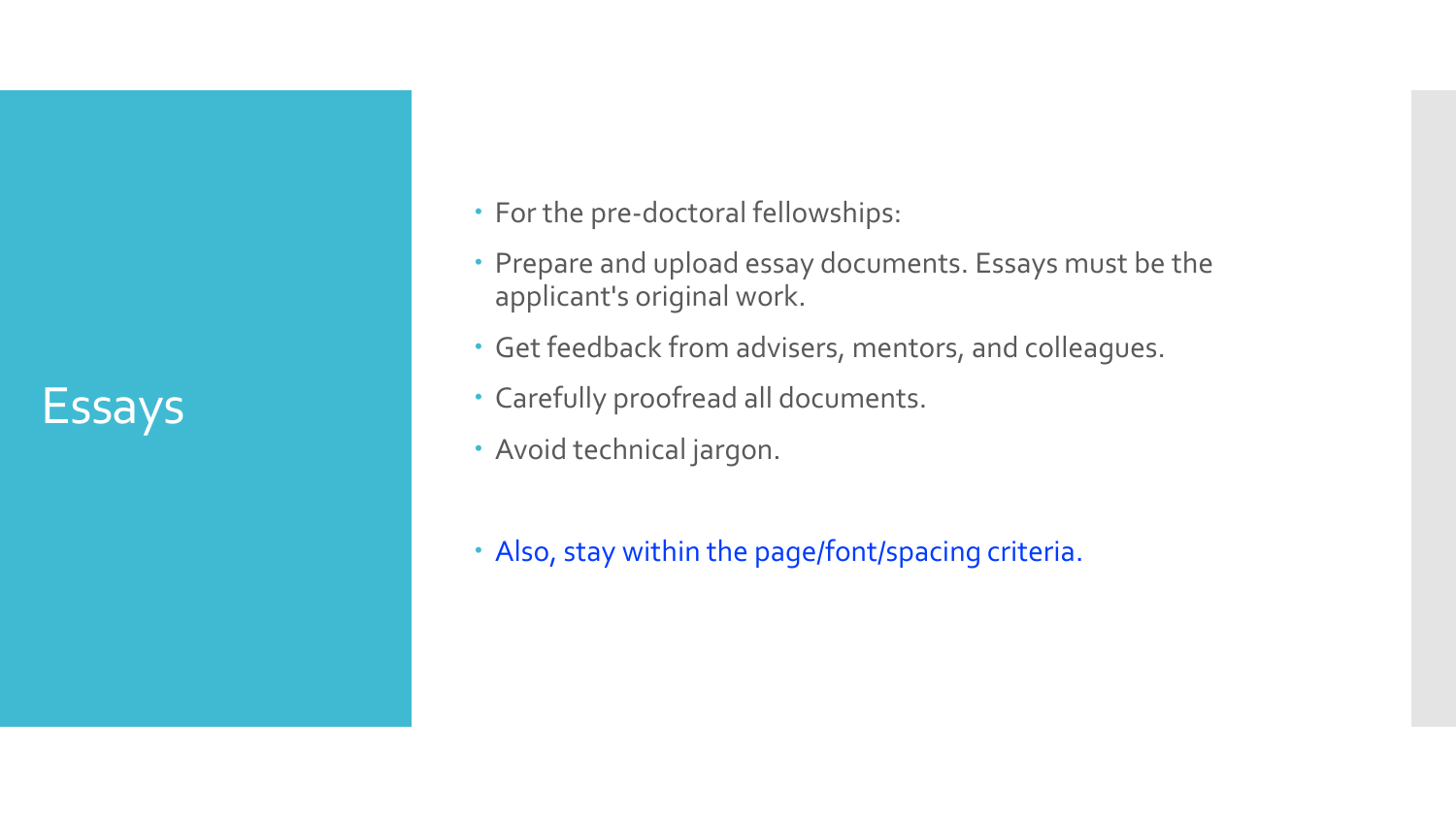# Essays, continued

- **Statement of Previous Research and Scholarly Productivity (one document,**  maximum three pages total, 12-point font), including a summary of previous<br>research (double-spaced) and a list of publications and presentations (single-<br>spaced)
- Applicants should outline any previous research undertaken. If formal research has not been carried out, applicants should describe any activities they believe have prepared them to begin research.
	- Description of research as part of coursework or outside of class in an internship or summer research program
	- Explanation of methods used and expected results of current research
	- Note: Sometimes in undergraduate programs, students have the opportunity to take research methodologies courses, or they've done independent study to work on graduate school writing samples, or they've participated in research clusters on their campus.
	- At UC Davis, we have mentoring programs for undergraduates—these should be mentioned.

 List of publications and presentations for the last five years. Items should be listed in the following order:

- Publications in reverse chronological order
- Presentations in reverse chronological order
- Note: Sometimes an applicant is a creative writer-–a poet, fiction writer—in this case literary readings can be listed.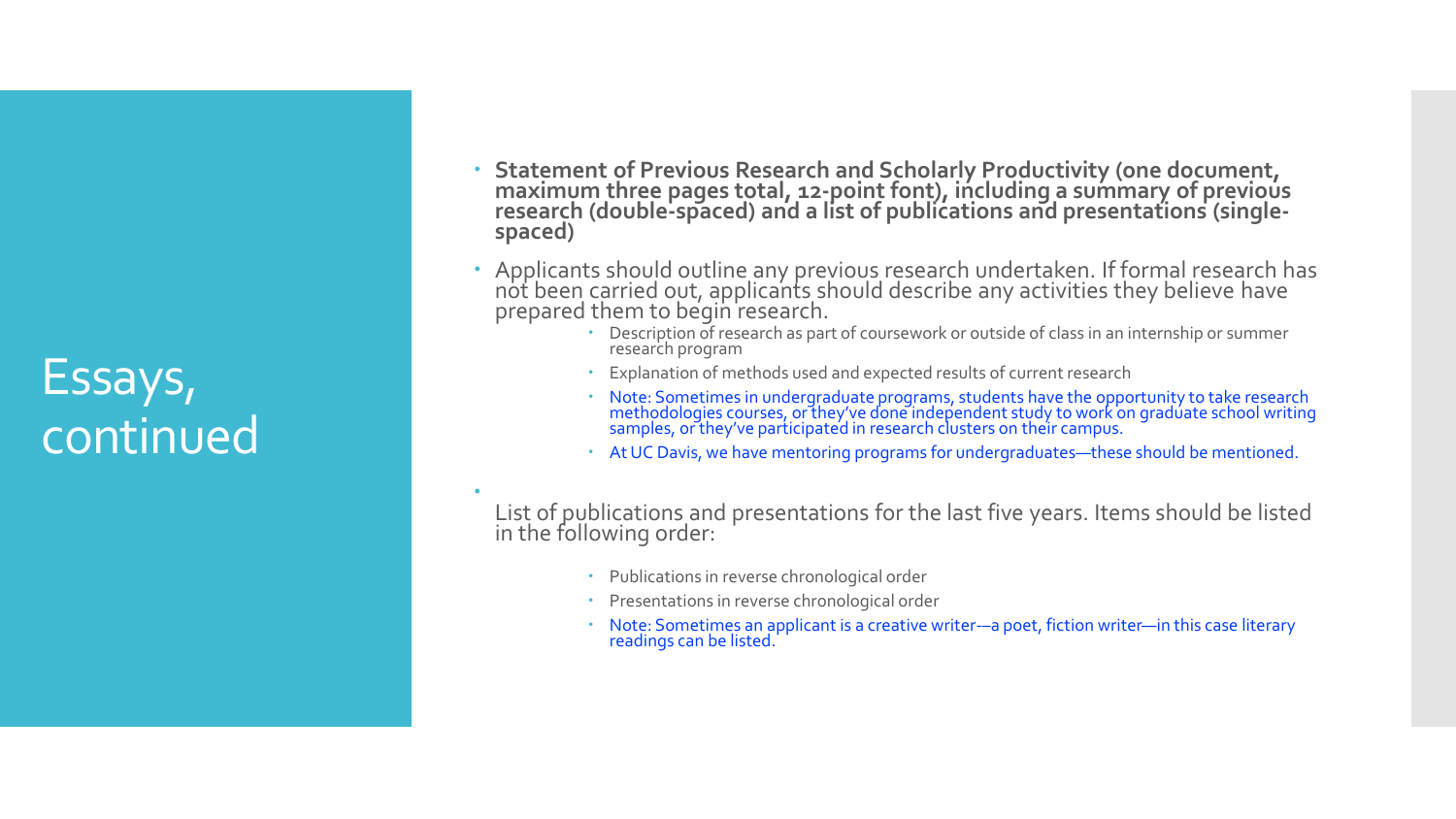# Essays, continued

- **Proposed Plan of Graduate Study and Research and the applicant's long-range career goals (maximum two pages, 12-point font, double-spaced)**
- Applicants should prepare a document describing the proposed plan of graduate study. In general, the more academic experience the applicant has, the more sophisticated the proposal should be.
	- Description of the chosen area of study and the research issue of interest
	- Explanation of why the chosen institution is especially suited to the field of study and the type of study to be undertaken
	- Explanation of the relevancy of courses to be taken and how they relate to the proposed plan of study and research
	- Description of the research to be conducted including general methods and a timeline
	- Explanation of long-range career goals and how this fellowship will advance the<br>applicant's career
	- Explanation of how proposed research relates to a larger community and society as a whole and why study will be useful

 Applicants may wish to ask their adviser or a professor in their discipline to review the proposed plan (especially for substance, clarity, and organization) prior to submission.

 Note: It is important to show that you know the institution you have chosen, the program you are in, or are applying to, the faculty with whom you want to work, and the strengths of your chosen mentor, or Major Professor. Be precise about this part—keep in mind that your entire essay's maximum length is two pages.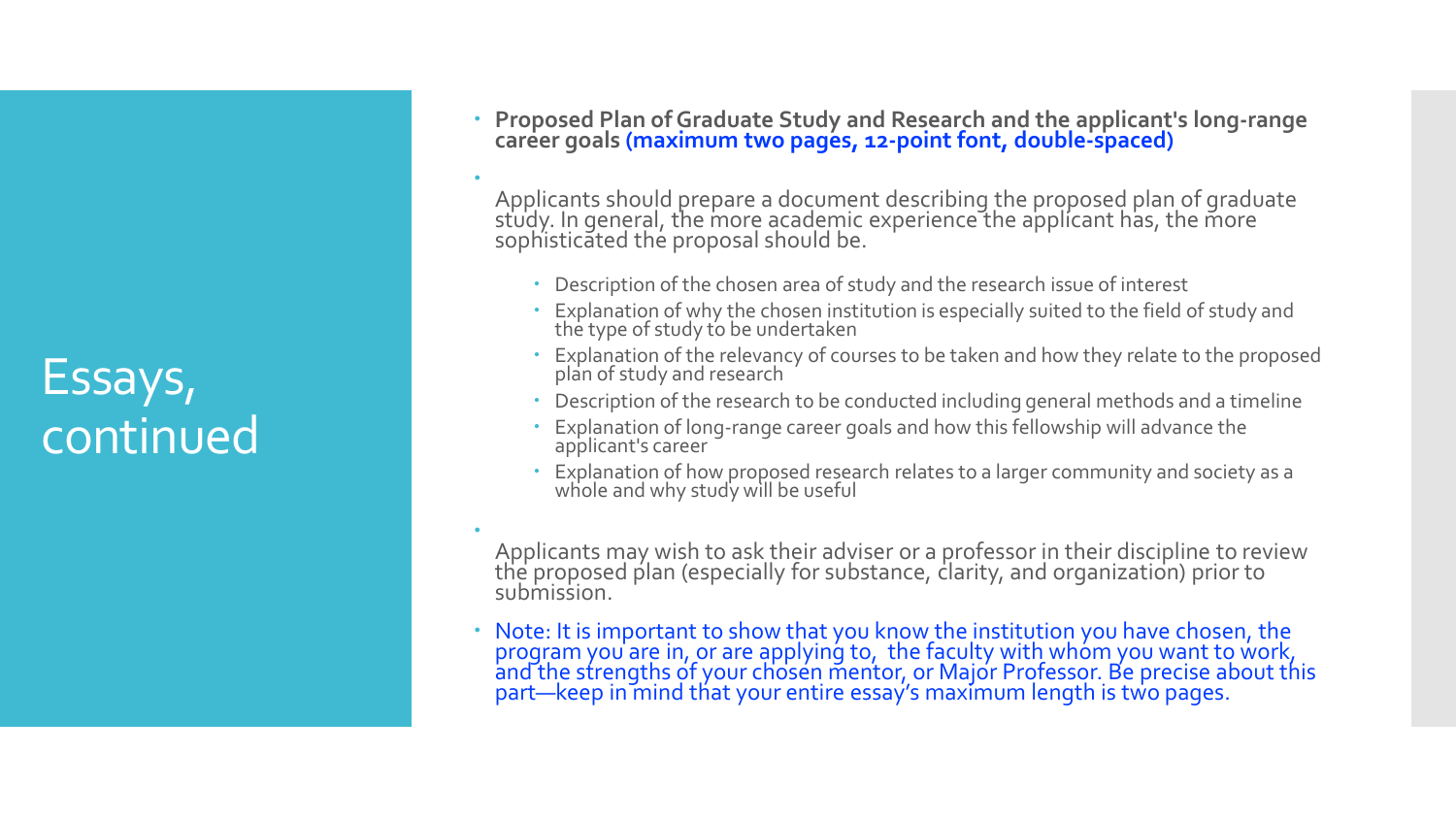## Supplementary Materials: **Letters**

- **References: Names and contact information of a minimum of three (maximum of five) individuals who will upload a letter of recommendation on the applicant's behalf.**
	- While it is at the discretion of the applicant to select individuals to write letters on their behalf, it is recommended (not required) that the<br>following letter writers be included in the application if applicable:
		- At least one letter writer should be a faculty member whom the applicant has worked with in their present (or most récent) department.
		- If the applicant has entered a new graduate program in Fall 2021, at least one letter writer should be the applicant's faculty adviser or other faculty member in the applicant's current department.
		- If the applicant has participated in an undergraduate or summer research program, a letter from the adviser or mentor could be particularly valuable.
		- Letters of recommendation from faculty members who know the applicant well are the most useful.
		- Letters of recommendation from personal friends, clergy, medical doctors, and family members are not appropriate.
	- Requesting four or five letters is recommended to ensure the minimum number of three letters is received.
	- Applicants should provide each letter writer a copy of their essays and any other relevant information which will enable the writer to submit a strong letter on their behalf.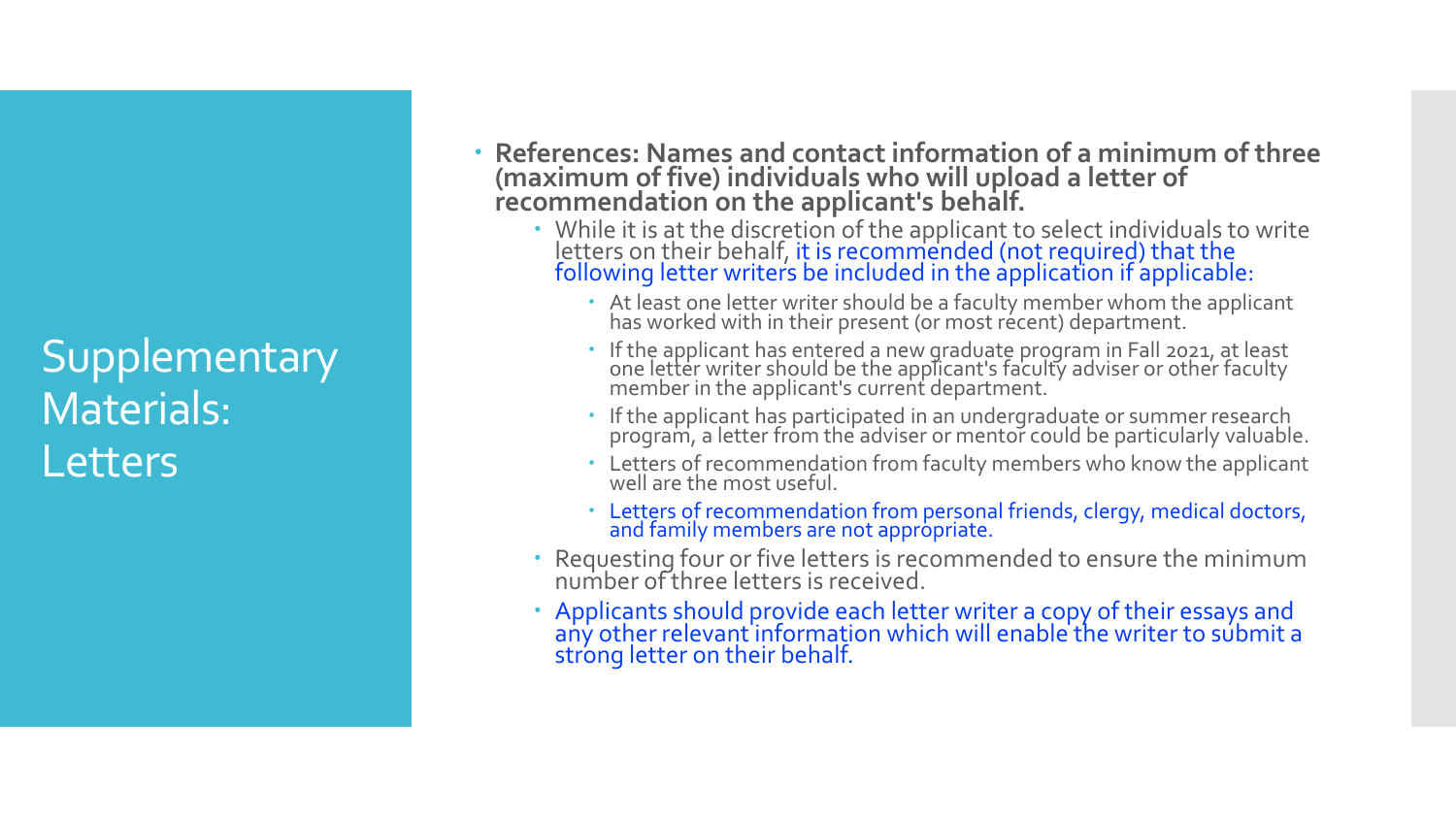### Letters of Recommendation

- Note:
- Be wise in selecting your letter writers.
- Give your letter writers plenty of time to write for you.
- Ask each letter writer if they are comfortable writing a strong letter for you, and if they have time. If they say no, thank them anyway.
- Provide them with all they need to write a strong letter of support.
- Ideally, provide them with drafts of your essays for the application—this will help them be precise.
- Sometimes a letter writer might ask you what you would like for them to emphasize. Be prepared to offer some suggestions.
- Letters from agencies you've worked for, or community organizations you've supported, could be "additional letters" (perhaps one), but your main letters should speak to the strength of your proposal, and the promise of your scholarship and teaching.
- Sometimes letter writers say more about your proposal than you do, or they say it more clearly and precisely. (Here is a reminder to vet your proposal with individuals who are adépt at reading these kinds of applications.  $\overline{\phantom{a}}$
- Ask your letter writer if they would like you to send them a friendly reminder when the due date is approaching. (Some faculty appreciate this.)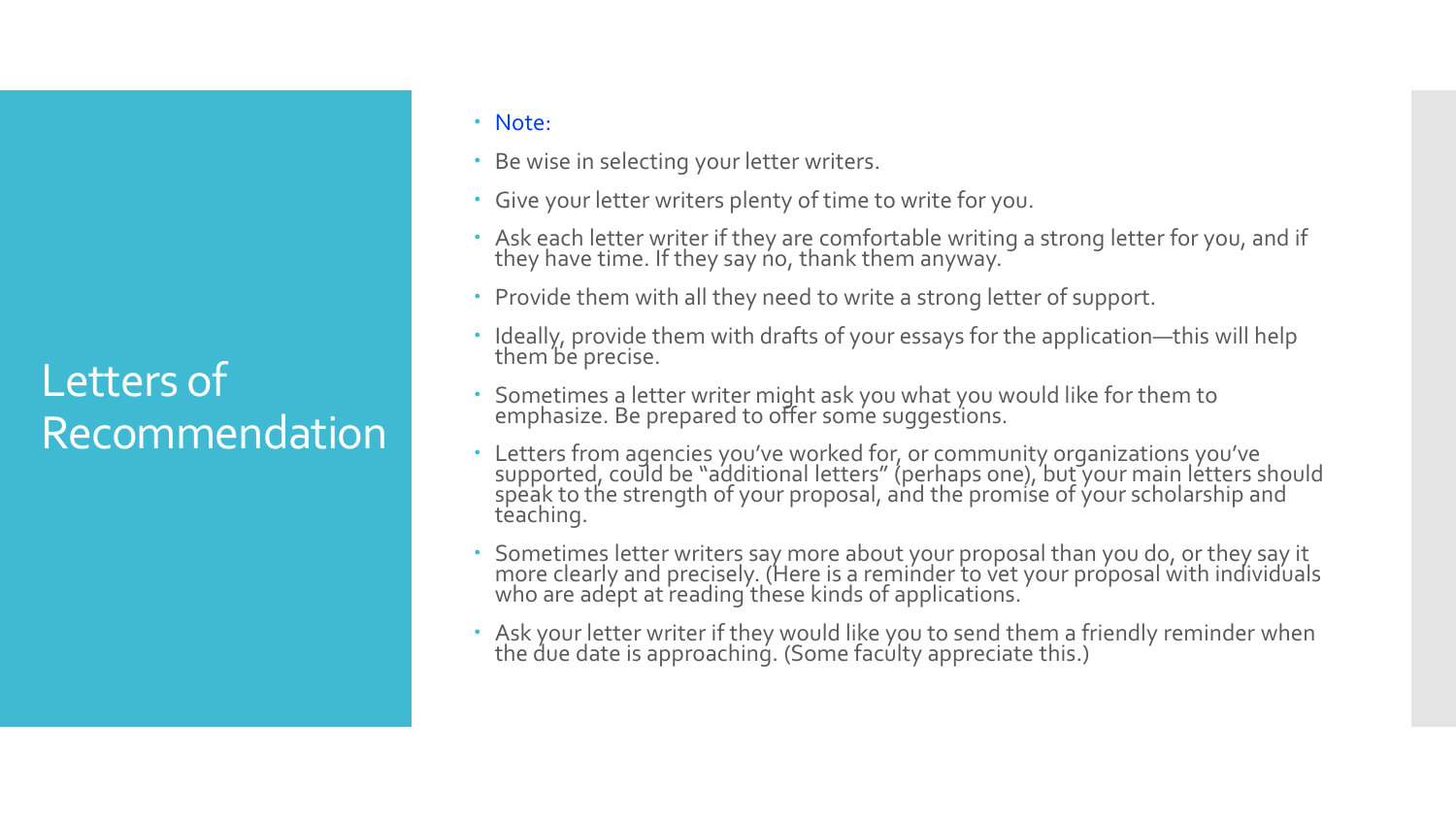Letters of Recommendation, continued

 • Letters of recommendation (three minimum; five maximum)

Applications with fewer than three letters of recommendation submitted by January 6, 2022, at 5 PM EST will not be reviewed.

- If the applicant is currently in graduate school, at least one letter should be submitted by a faculty adviser or other faculty member in the applicant's current department.
- If the applicant is not currently in graduate school, then the letters should be from faculty who know the applicant's work well, from coursework taken, or, perhaps the applicant worked as a research assistant to a faculty member, or perhaps the applicant wrote a senior thesis, or honor's thesis under the guidance of the faculty member. Letters from campus or community organizations might be ok if they are letters  $#4$  or  $#5$ . Letters  $#1, #2, #3$  should be from faculty.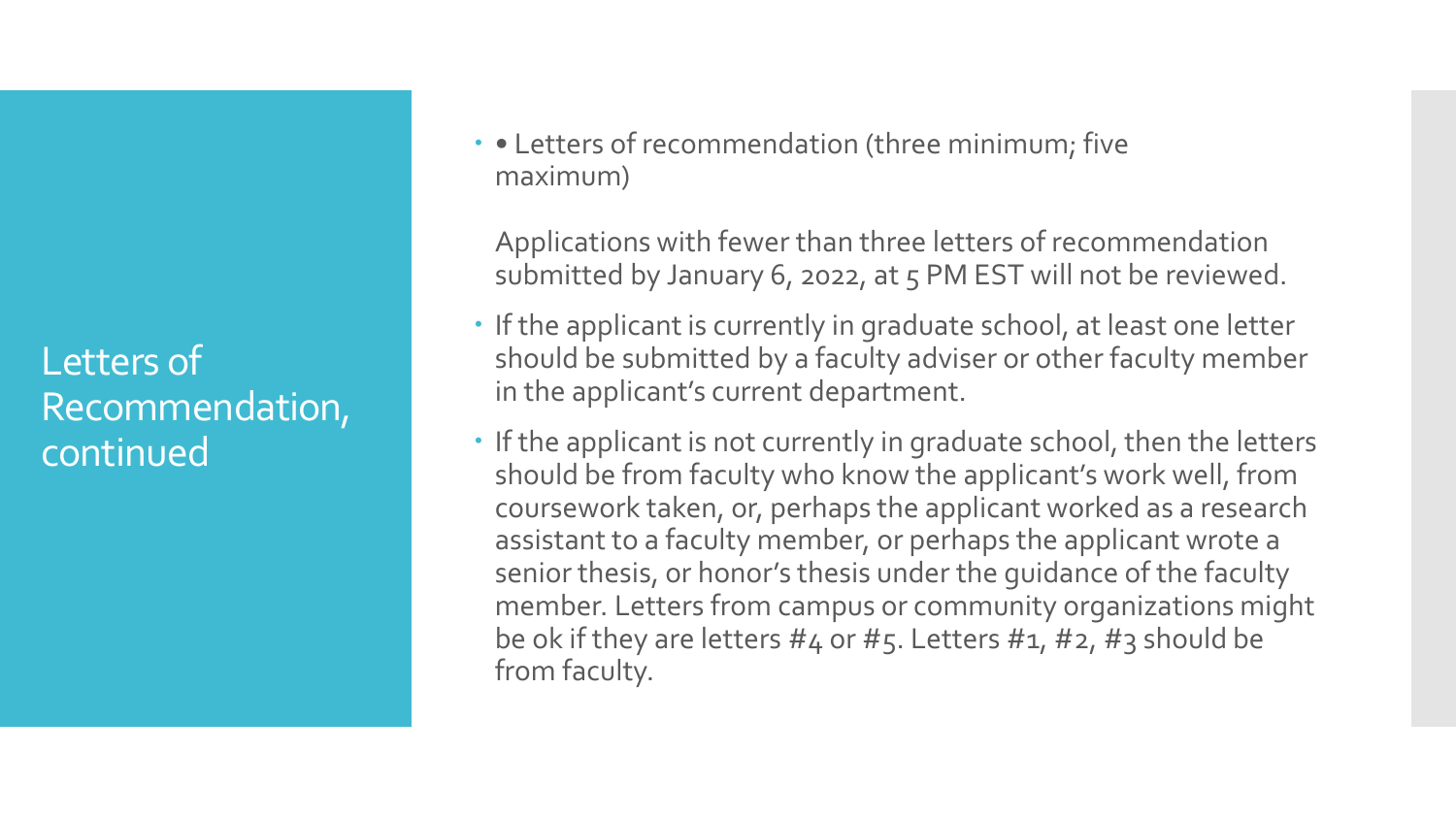Reviewers (for all of the fellowships, predoctoral, dissertation, and post-doctoral). This is from my own experience as a reviewer.

There are two levels of review:

- Off-site: Panelists are asked to review approximately 10-15 applications off-site, in advance of the meeting. This begins the ranking of applications.
- On-site: Panelists meet in person, in their corresponding panels, to conduct the final reviews. The reviews are done electronically, with a Ford Foundation Fellowship staff member assisting each panel. The staff member keeps track of the overall scoring while the panelists continue working. This meeting is usually in March.
- The Review Panels meet for two days, often in Washington, D.C., at the National Academies site. Usually, pre-doctoral applications are done on the first day, and the dissertation and post-doctoral applications are done on the second day.
- Once all the scoring is in, then the panelists engage in discussions of the top scorers, and determine who the awardees will be, as well as the alternates, and Honorable Mentions.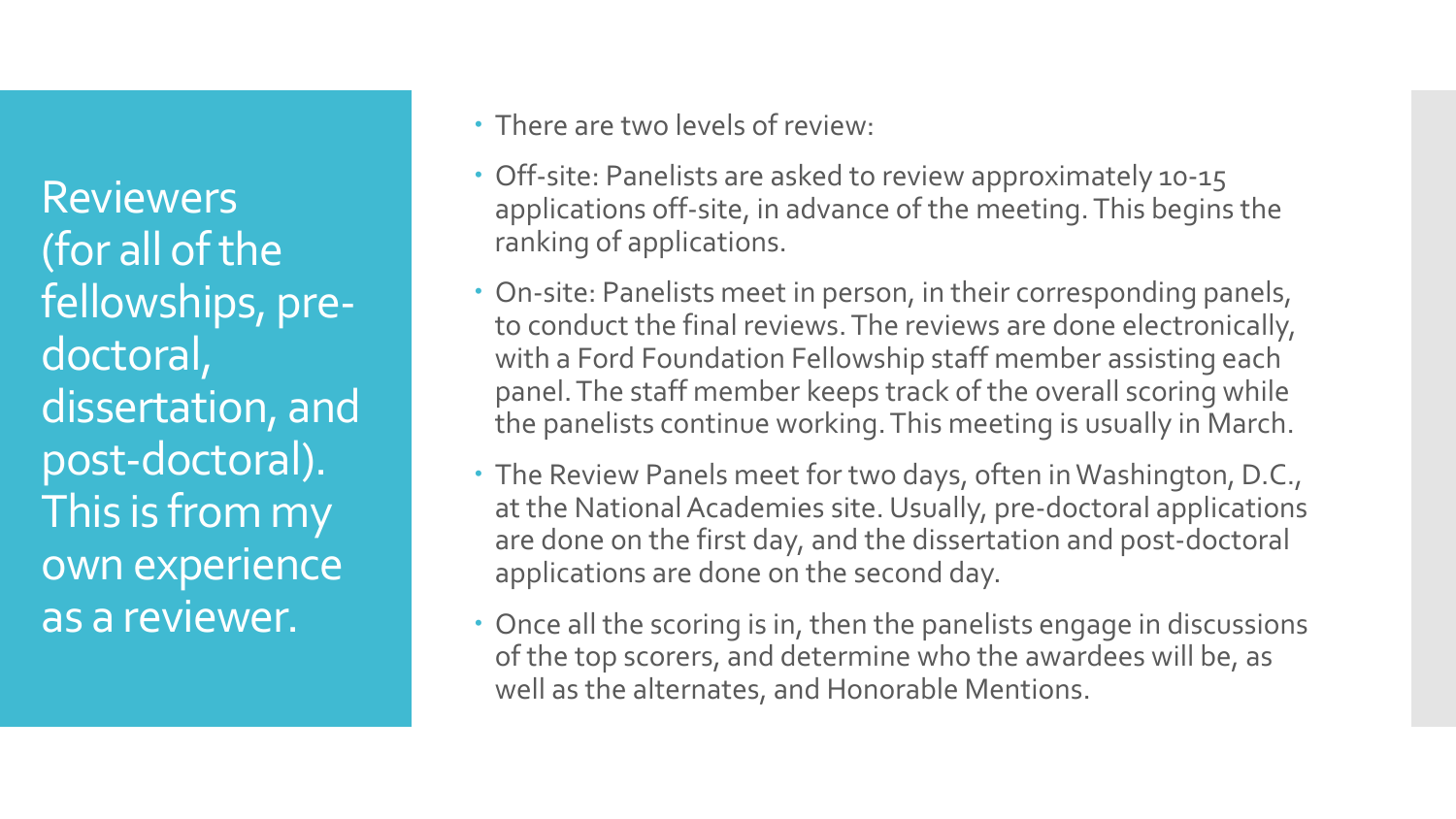Fields of Study (for both predoctoral fellowship and dissertation fellowship applications)

- [http://nrc58.nas.edu/FordApplicants20/ExtRpts/FieldCodeList.asp](http://nrc58.nas.edu/FordApplicants20/ExtRpts/FieldCodeList.aspx)  $\underline{X}$
- Please choose carefully when you list your primary and secondary fields of study. This will guide the Ford Foundation Fellowship staff in assigning your application for off-site and on-site reviews.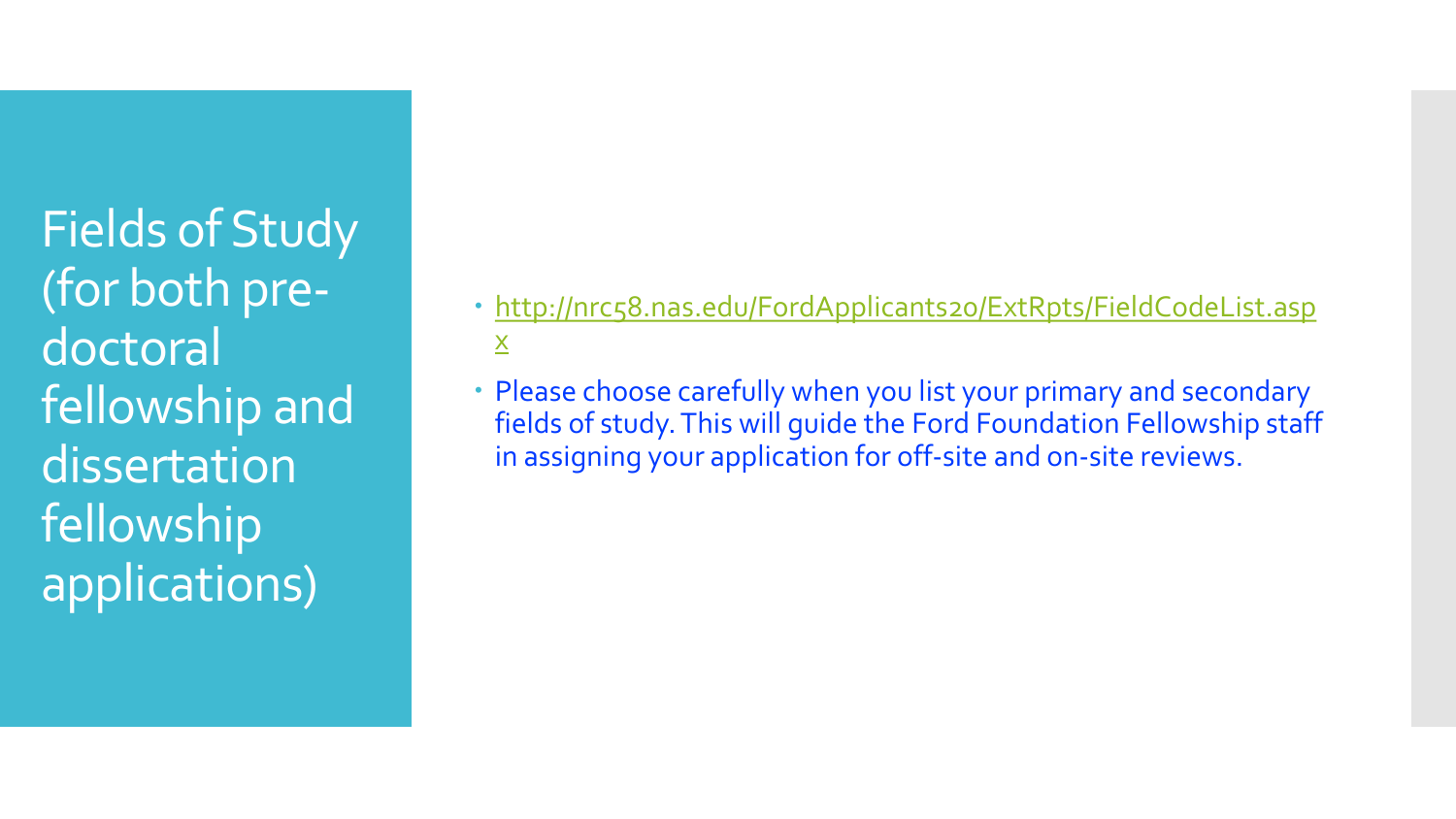# **Dissertation Fellowships**

- Much of the Dissertation Fellowship application materials are similar to those for the pre-doctoral and post-doctoral fellowships.
- The Eligibility Checklist and the Profile Information are similar.
- In terms of the Essays, the Personal Statement is also very much the same.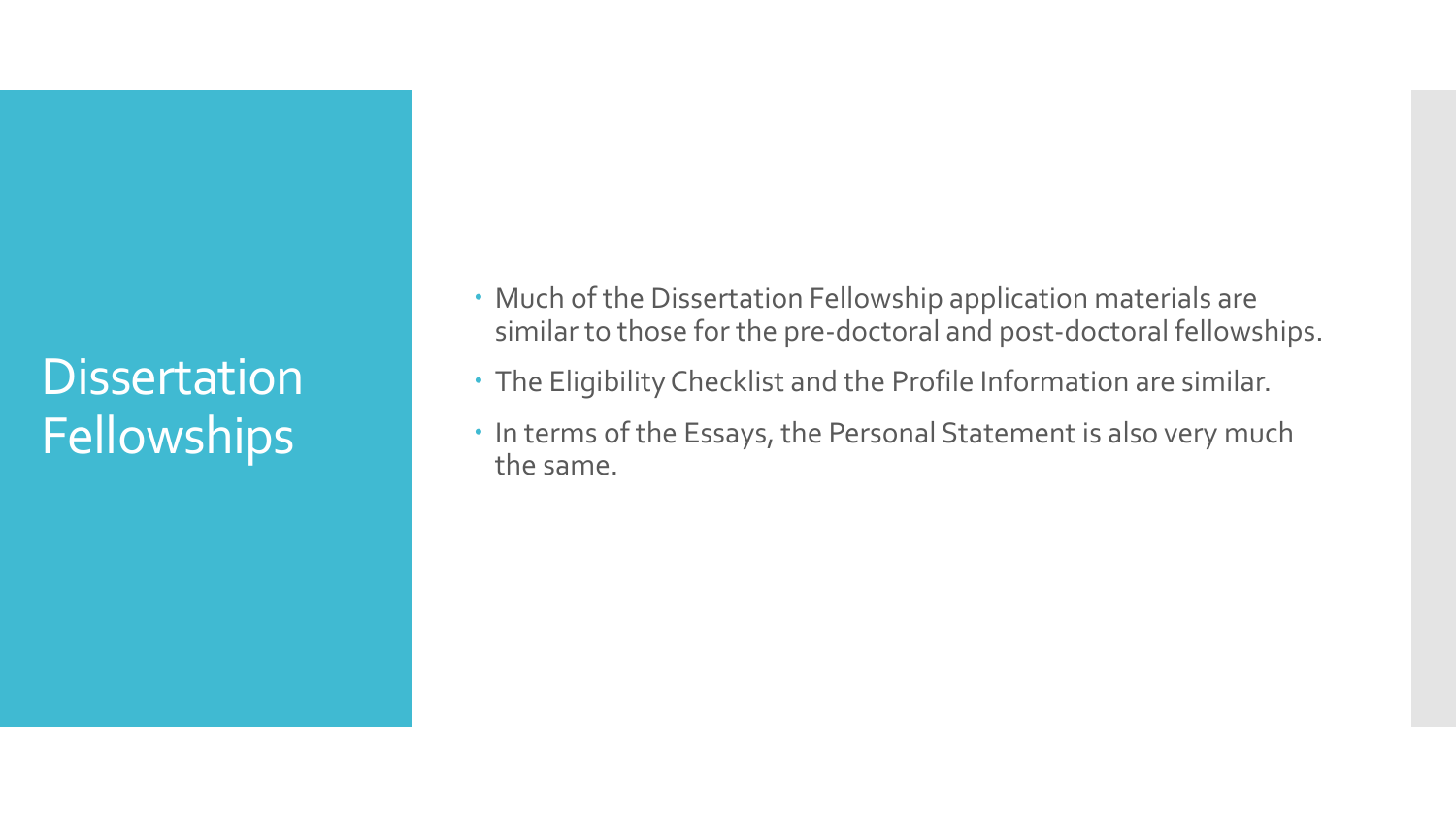#### **Application Main**

**Proposed Plan of Study: Dissertation Title or Proposed Title for Research Project, Proposed Institution, Department, Adviser/Mentor**

**Field of Study:** 

**Primary Field of Study,** Secondary Field(s) of Study. This information is used to match applications to appropriate review panels.

**Keywords: Enter 3-5 keywords, one at a time.** Click Assign new keyword and type the desired keyword in the search field. If your keyword appears, click on it from the list to update your keywords. If your keyword does not appear, click Add to update your keywords.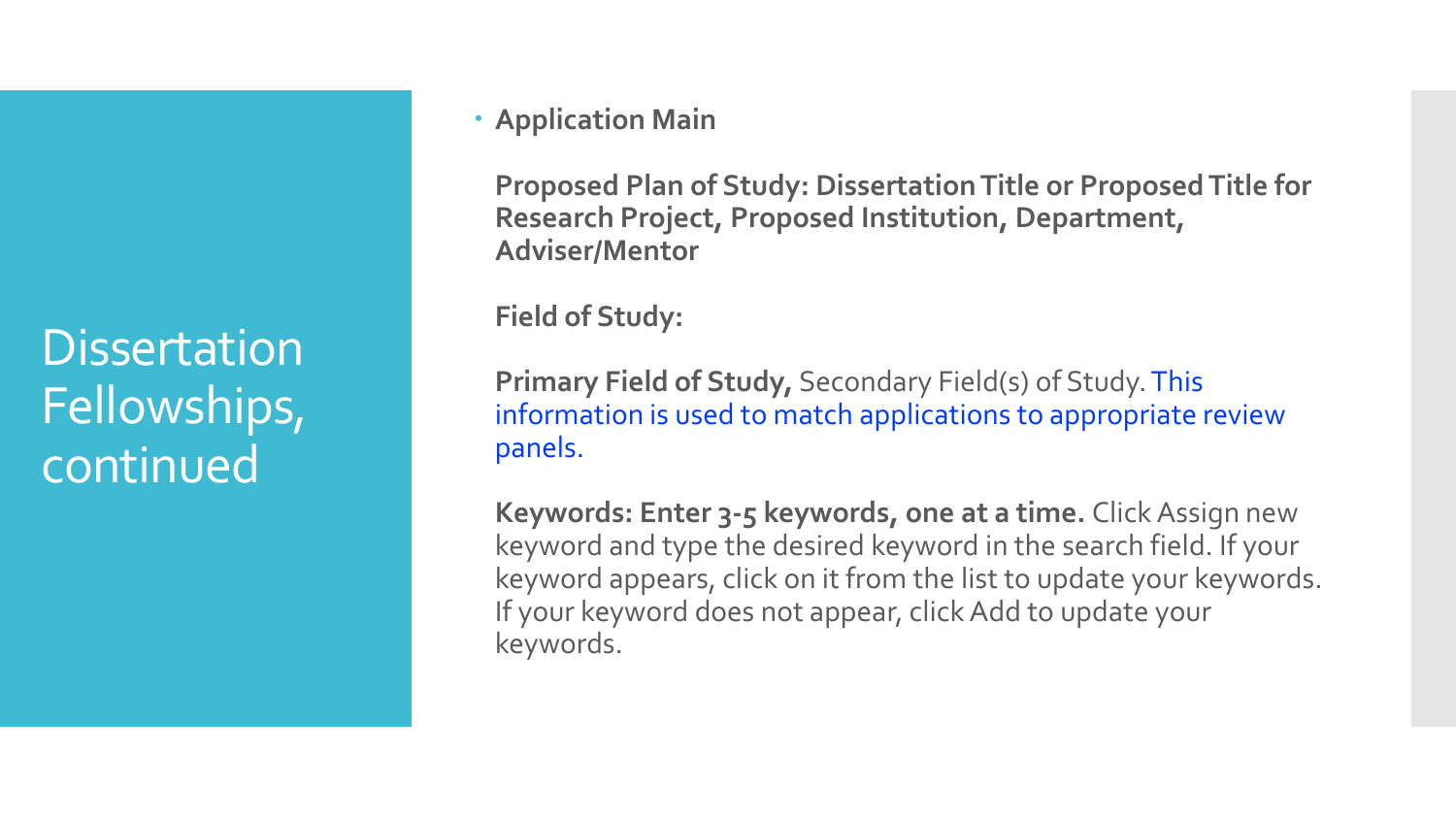**Statement of Previous Research and Scholarly Productivity (one document, maximum three pages total, 12-point font), including a summary of previous research (double- spaced) and a list of publications and presentations (single-spaced)**

Applicants should outline any previous research including:

- Undergraduate research including any summer research programs or summer, part-time, or full-time employment
- Research conducted to date during graduate study including research progress on the dissertation
- For graduate level research, include goals, general methodology, major results, and impacts of the research
- Note: At UC Davis, graduate students have the opportunity to pursue a Designated Emphasis (DE) with another graduate program. This would be important to mention, because it shows  $\overline{\mathsf{y}}$ ou $\overline{\mathsf{a}}$ s an applicant, and your willingness to seek what  $\overline{\mathsf{y}}$ ou need outside of your program if necessary.
- List of publications and presentations for the last five years. Items should be listed in the following order:
- Publications in reverse chronological order
- Presentations in reverse chronological order
- **Abstract of Dissertation (maximum one page, 12-point font, double-spaced)**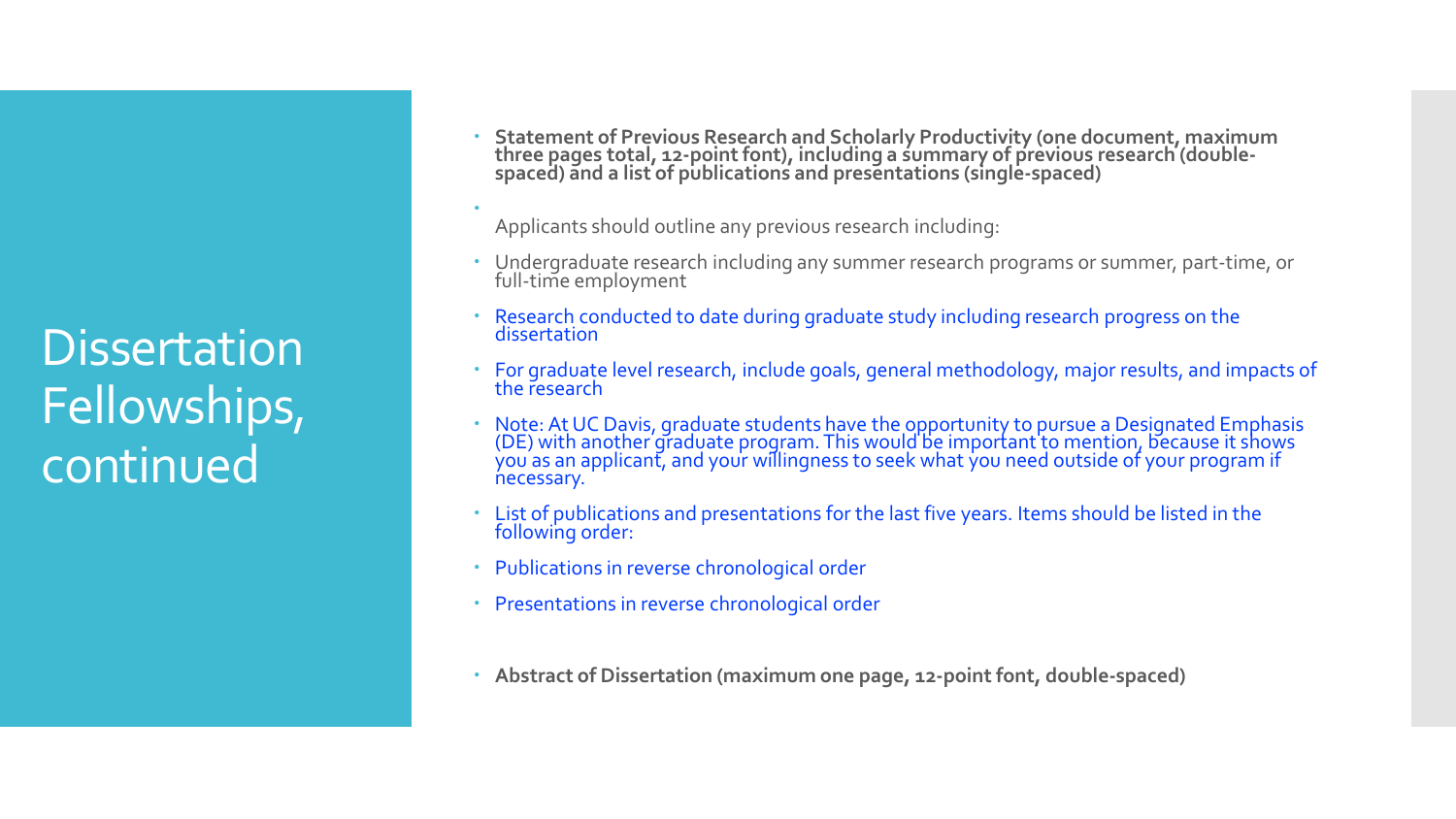**Proposed Plan for Completion of Dissertation and timeline describing the**  applicant's long-range career goals (maximum three pages total, 12-p̃oint font,<br>double-spaced)

 Applicants should describe the work they expect to undertake if awarded a fellowship.

- Description of the overall framework of the dissertation
- Summary of research remaining to be completed for the dissertation, including a description of technical methods, data sources and collection, sampling methods, analytical methods, etc.
- A timeline for writing the dissertation including a discussion of possible barriers to completing writing during the period of the fellowship
- Expected timing of defense of the dissertation
- Description of how the dissertation work will facilitate and enhance the applicant's career plans and contribute to the field of study
- Applicants may wish to ask their dissertation adviser or a professor in their discipline to review the proposed plan (especially for substance, clarity, and organization) prior to submission.
- Note: Often, reviewers will determine whether the dissertation can be completed in the fellowship year, and this could be a factor.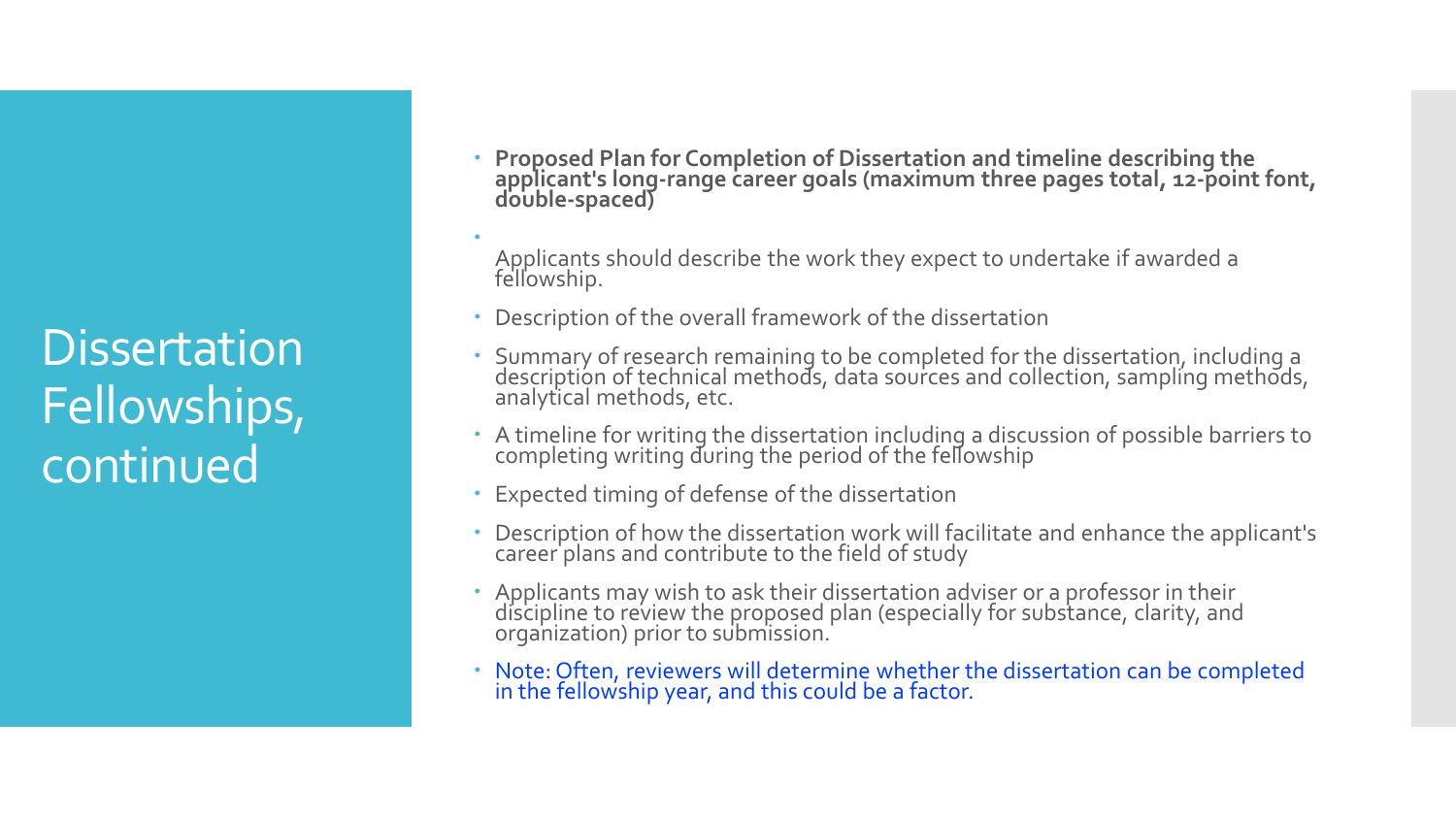**Annotated Bibliography (no maximum page limit beyond the limit of the ten key sources, 12-point font, entries may be single-spaced)**

Applicants should prepare a document which includes two to four sentences each for no more than ten key sources, including primary and secondary sources, which are the most important in shaping the current status of the problem which the applicant will be studying. This listing of the important work in the field is intended to provide context to reviewers.

 Note: The reviewers will be familiar with the works listed in the annotated bibliography, so keep in mind both classic, indispensable sources, as well as more recent sources.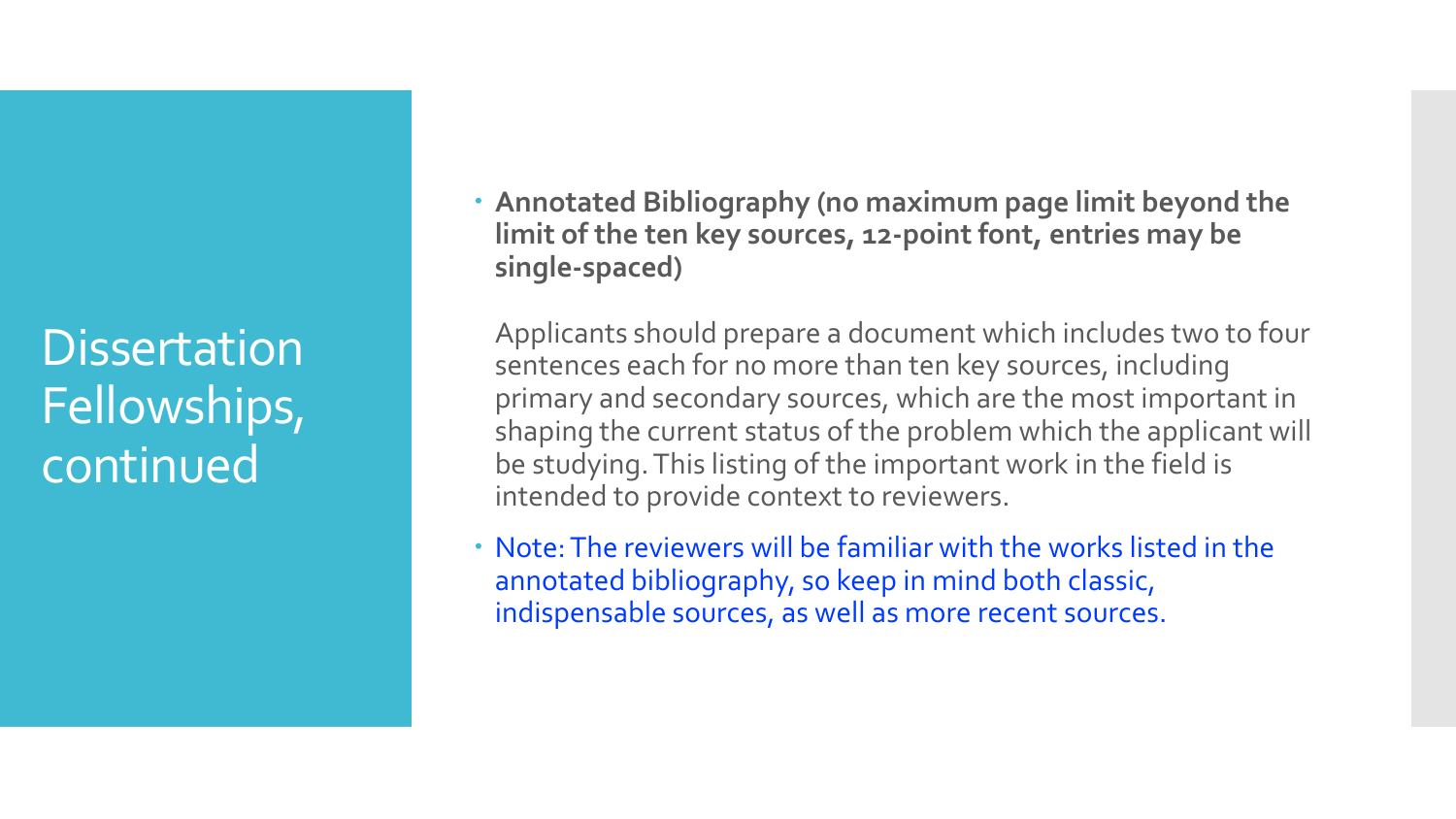#### Letters of Recommendation

- **References: Names and contact information of a minimum of three (maximum of five) individuals who will upload a letter of recommendation on the applicant's behalf.**
- While it is at the discretion of the applicant to select individuals to write letters on their behalf, it is recommended (not required) that the following letter writers be included in the application:
	- One of the letter writers should be the applicant's dissertation adviser.
	- Other letter writers should be able to comment on the applicant's proposed plan for the completion of the dissertation.
	- Letter writers should be faculty members in the applicant's field who are acquainted with the applicant's intellectual ability and long-range goals.
	- Letters of recommendation from personal friends, clergy, medical doctors, and family members are not appropriate.
- Requesting four or five letters is recommended to ensure the minimum number of three letters is received.
- Applicants should provide each letter writer a copy of their essays and any other relevant information which will enable the writer to submit a strong letter on their behalf.
- Letters must be saved in .docx or .pdf format and must not exceed 4MB.
- It is the responsibility of the applicant to notify their letter writers through the online application system. Once applicants take this action, letter writers will receive an e-mail notification from FordApplications@nas.edu with a link to <u>[instructions](https://sites.nationalacademies.org/PGA/FordFellowships/PGA_167354)</u> on the content of their letters. Letter writers must upload their letters via the online application module. The Fellowships Office will not accept hard copy letters or letters sent as e-mail attachments.
- It is the practice of the Ford Foundation Fellowships Program that letters of recommendation are not made available to applicants.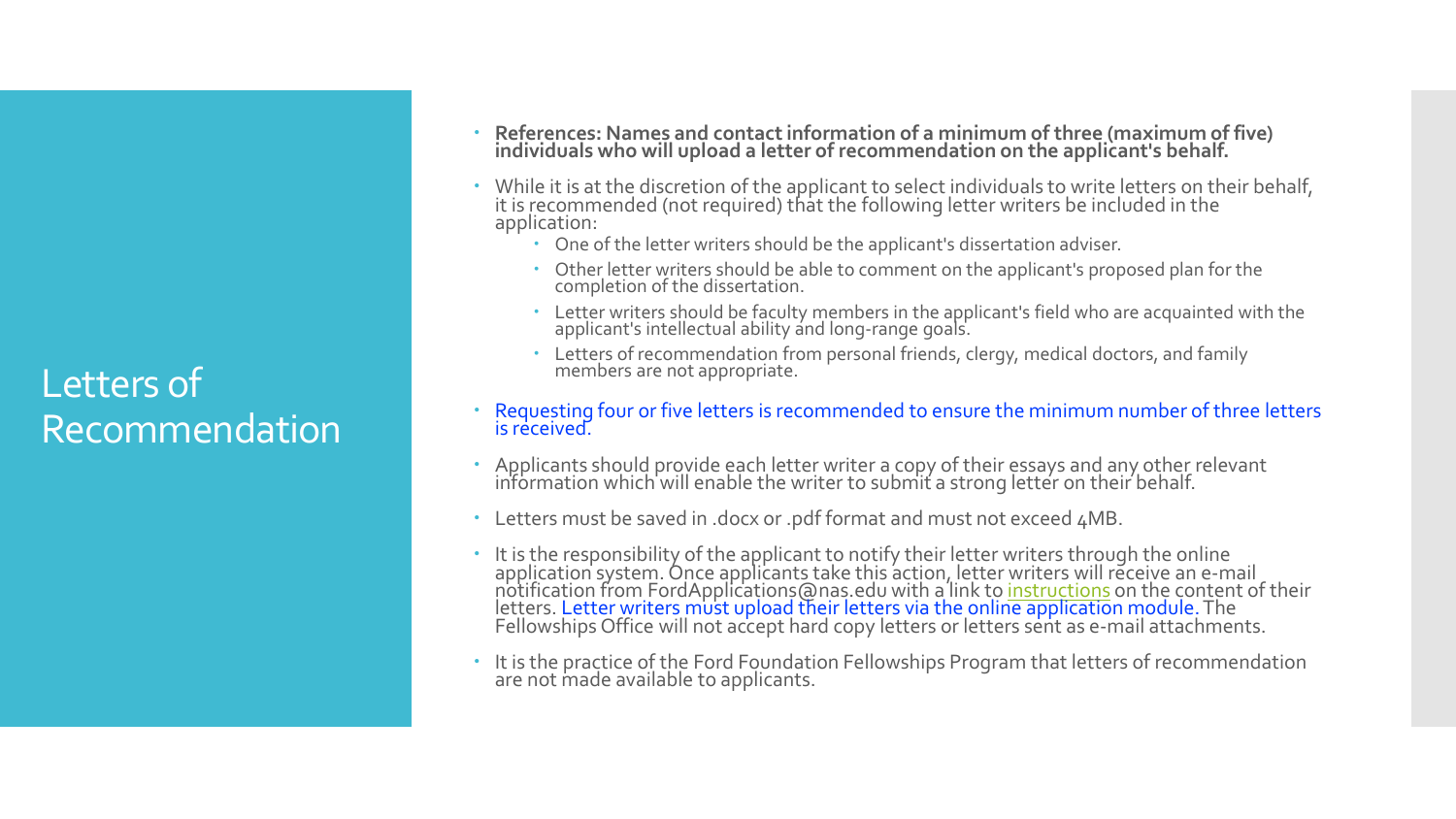# Monitoring the application

- Applicants should regularly monitor application completeness using the tools provided in the fellowship application to ensure that all required supplementary materials have been received before the January 6, 2022, 5 PM EST deadline. No extensions or exceptions will be made, and incomplete applications will not be included in the competition.
- The benefit of monitoring is that you will know when letters have arrived, and if you see they have not been uploaded, you can send a reminder to the letter writer(s). You can also make sure that the supplementary materials, such as transcripts, etc. have been uploaded successfully.
- **Monitoring submissions:**You and your reference will receive an email confirmation once a letter has been successfully submitted. You can also monitor these submissions on the **References** and **Data Review** pages.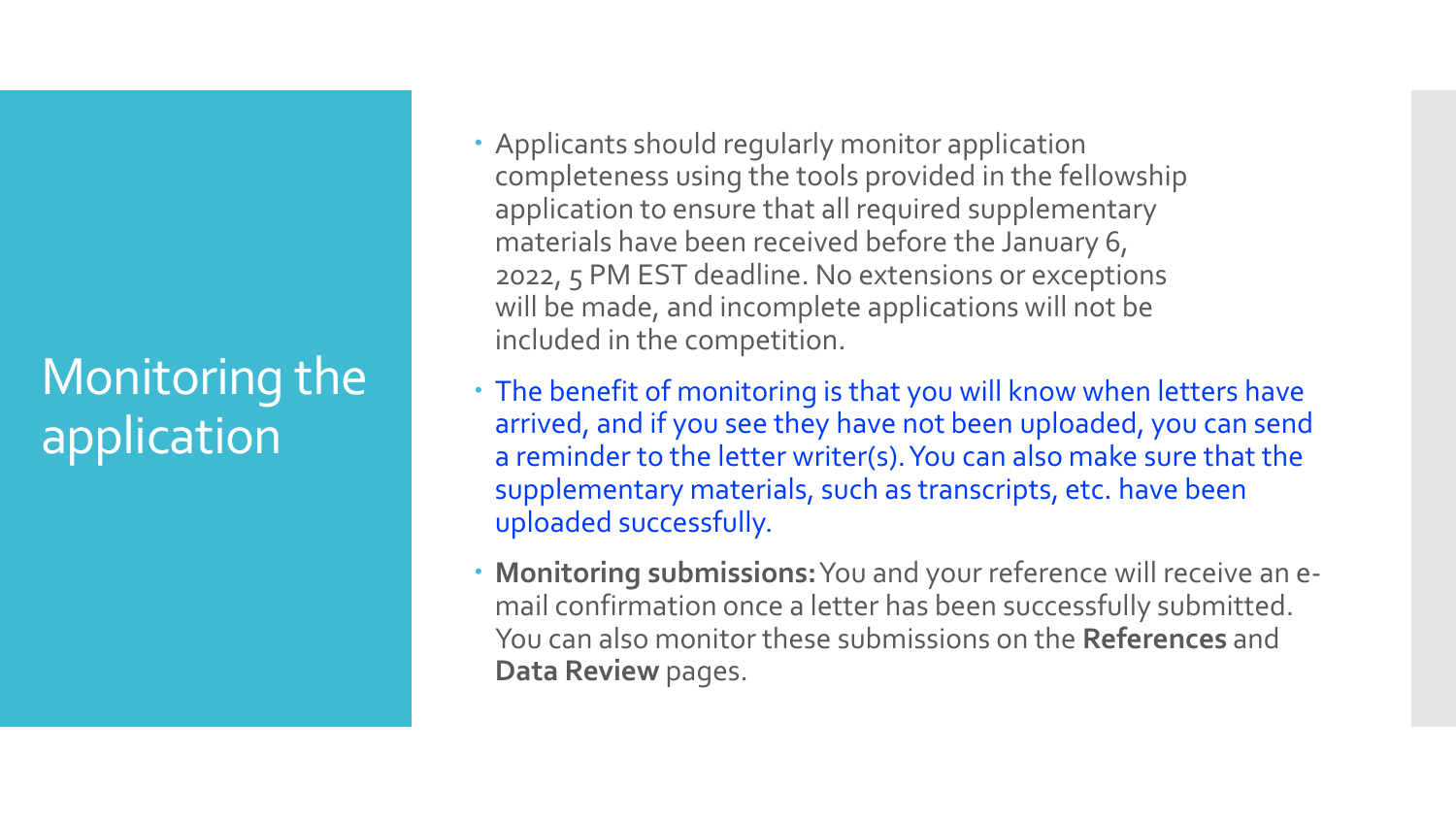What to do if you are not successful this time around

- Please note that this fellowship competition is exhaustingly competitive. Each Review Panel must choose from a myriad of excellent applications to select only a handful of awardees in each field.
- Applicants are encouraged to re-apply, and since the Review Panels remain fairly constant, reviewers will remember an applicant, and will note whether the applicant has taken into consideration the comments that were shared with them, or not.
- It is not uncommon for someone to get a fellowship on the second or third try.
- Reviewers are supposed to provide helpful comments for each application. You may request the comments, and the ratings.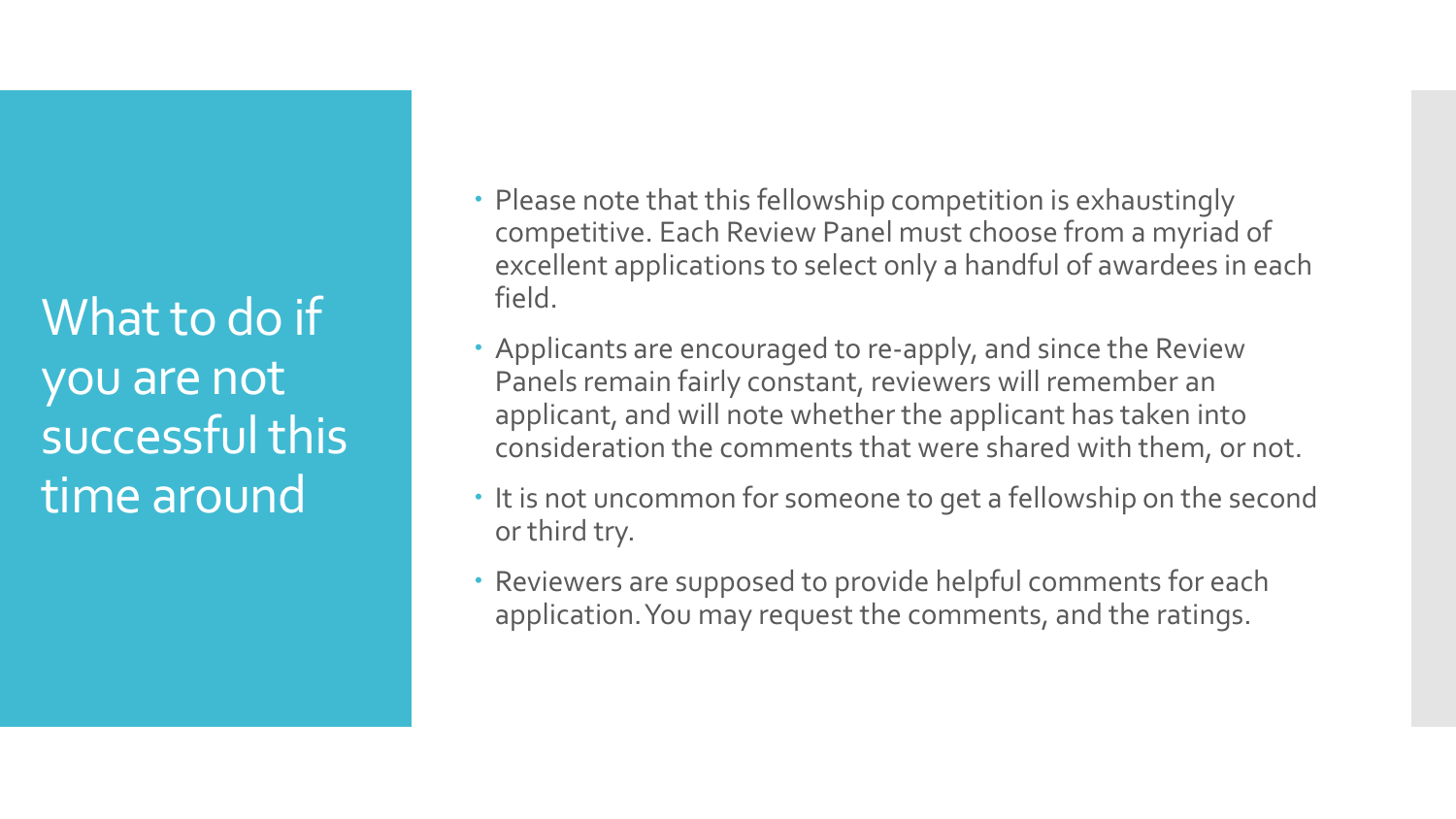# But if you are<br>successful

• Hooray! And a huge congratulations to you!